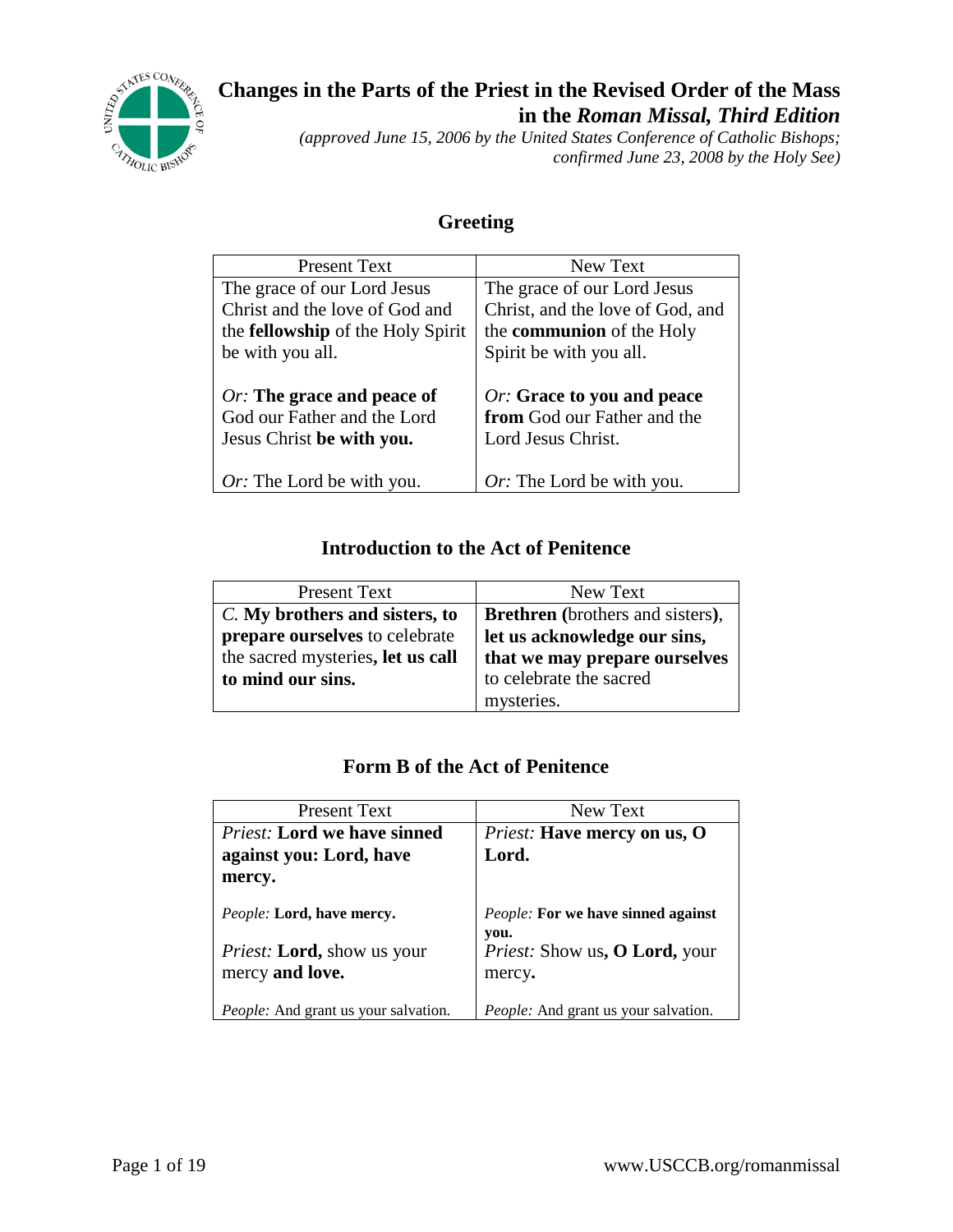### **Form C of the Act of Penitence**

| <b>Present Text</b>                  | New Text                                |
|--------------------------------------|-----------------------------------------|
| You were sent to heal the            | You were sent to heal the               |
| contrite: Lord, have mercy.          | contrite of heart: Lord, have           |
|                                      | mercy.                                  |
| You came to call sinners: Christ,    | You came to call sinners:               |
| have mercy.                          | Christ, have mercy.                     |
|                                      |                                         |
| You <b>plead for us</b> at the right | You <b>are seated</b> at the right hand |
| hand of the Father: Lord, have       | of the Father to intercede for          |
| mercy.                               | <b>us</b> : Lord, have mercy.           |

#### **Absolution**

| <b>Present Text</b>             | New Text                          |
|---------------------------------|-----------------------------------|
| May almighty God have mercy     | May almighty God have mercy       |
| on us, forgive us our sins, and | on us and lead us, with our       |
| bring us to everlasting life.   | sins forgiven, into eternal life. |

### **Prayers Before and After the Gospel**

| <b>Present Text</b>                                                                                                                                                                                | New Text                                                                                                                                                                                                                |
|----------------------------------------------------------------------------------------------------------------------------------------------------------------------------------------------------|-------------------------------------------------------------------------------------------------------------------------------------------------------------------------------------------------------------------------|
| Deacon: Father, give me your                                                                                                                                                                       | <i>Deacon:</i> May I have your                                                                                                                                                                                          |
| blessing.                                                                                                                                                                                          | blessing, Father.                                                                                                                                                                                                       |
| <i>Priest:</i> The Lord be in your<br>heart and on your lips that you<br>may worthily proclaim his<br>gospel. In the name of the<br>Father, and of the Son, $\mathbb F$ and of<br>the Holy Spirit. | <i>Priest:</i> <b>May</b> the Lord be in your<br>heart and on your lips that you<br>may proclaim his Gospel<br>worthily and well, in the name<br>of the Father, and of the Son, $\mathbb{F}$<br>and of the Holy Spirit. |
| $[T]$ he priest <b>bows</b> before the<br>altar <b>and</b> says <b>inaudibly</b> :<br><b>Almighty God, cleanse my</b><br>heart and my lips that I may<br>worthily proclaim your holy<br>Gospel.    | [T] he Priest, <b>bowing</b> before the<br>altar, says <b>quietly</b> :<br>Cleanse my heart and my lips,<br>almighty God, that I may<br>worthily proclaim your holy<br>Gospel.                                          |
| May the words of the gospel<br>wipe away our sins.                                                                                                                                                 | <b>Through</b> the words of the<br>Gospel may our sins be wiped<br>away.                                                                                                                                                |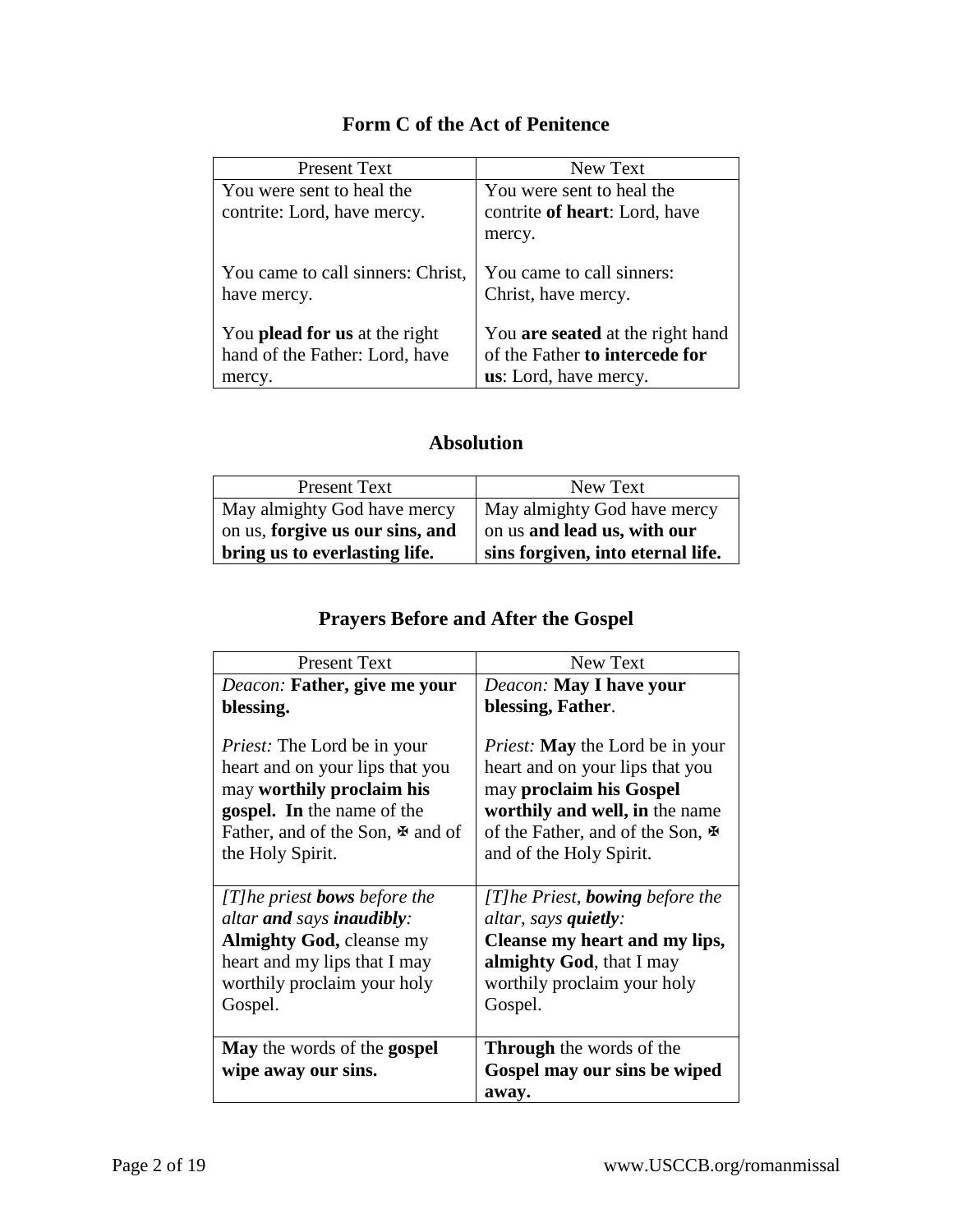| <b>Present Text</b>                                                                                                                                                                                        | <b>New Text</b>                                                                                                                                                                                                      |
|------------------------------------------------------------------------------------------------------------------------------------------------------------------------------------------------------------|----------------------------------------------------------------------------------------------------------------------------------------------------------------------------------------------------------------------|
| Blessed are you, Lord, God of<br>all creation. Through your<br>goodness we have this bread to<br>offer, which earth has given<br>and human hands have made.<br>It will become for us the bread<br>of life. | Blessed are you, Lord God of all<br>creation, for through your<br>goodness we have received the<br>bread we offer you: fruit of<br>the earth and work of human<br>hands, it will become for us the<br>bread of life. |
| Blessed are you, Lord, God of<br>all creation. Through your<br>goodness we have this wine to<br>offer, fruit of the vine and work<br>of human hands. It will become<br>our spiritual drink.                | Blessed are you, Lord God of all<br>creation, for through your<br>goodness we have received the<br>wine we offer you: fruit of the<br>vine and work of human hands it<br>will become our spiritual drink.            |
| Lord God, we ask you to<br>receive us and be pleased with<br>the sacrifice we offer you with<br>humble and contrite hearts.                                                                                | With humble spirit and<br>contrite heart may we be<br>accepted by you, O Lord, and<br>may our sacrifice in your sight<br>this day be pleasing to you,<br>Lord God.                                                   |
| Lord, wash away my iniquity;<br>cleanse me from my sin.                                                                                                                                                    | Wash me, O Lord, from my<br>iniquity <b>and</b> cleanse me from<br>my sin.                                                                                                                                           |

# **Prayers at the Preparation of the Gifts**

### *Orate, fratres*

| <b>Present Text</b>                | New Text                            |
|------------------------------------|-------------------------------------|
| Pray, brethren, that our sacrifice | <b>Pray, brethren (brothers and</b> |
| may be acceptable to God, the      | sisters), that my sacrifice and     |
| almighty Father.                   | yours may be acceptable to          |
|                                    | God, the almighty Father.           |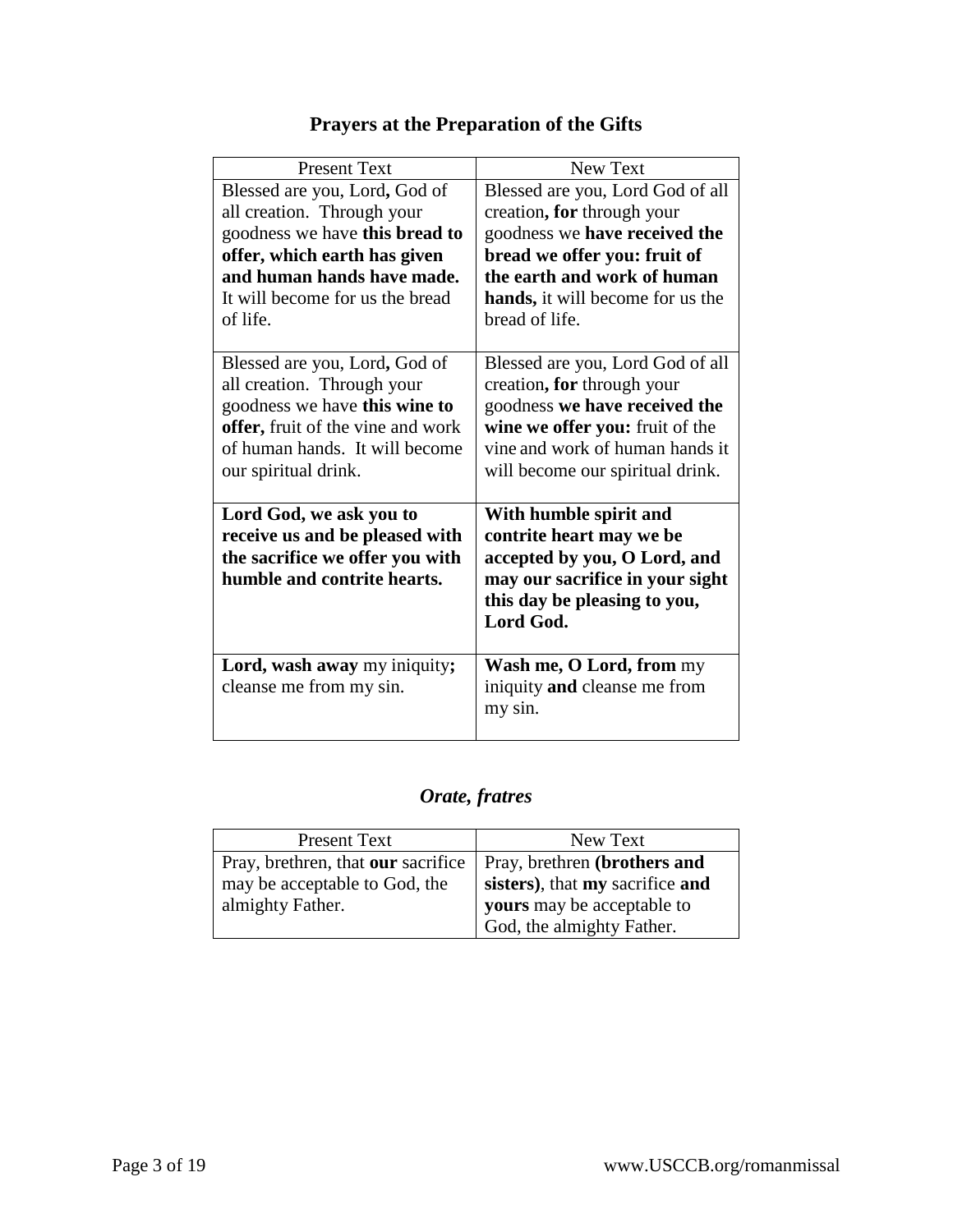| Section                        | <b>Present Text</b>                                                                                                                                                                                                                                                                                                                                                                                                                                                                                                                                              | New Text                                                                                                                                                                                                                                                                                                                                                                                                                                                                                                                                    |
|--------------------------------|------------------------------------------------------------------------------------------------------------------------------------------------------------------------------------------------------------------------------------------------------------------------------------------------------------------------------------------------------------------------------------------------------------------------------------------------------------------------------------------------------------------------------------------------------------------|---------------------------------------------------------------------------------------------------------------------------------------------------------------------------------------------------------------------------------------------------------------------------------------------------------------------------------------------------------------------------------------------------------------------------------------------------------------------------------------------------------------------------------------------|
| Te igitur                      | We come to you, Father, with praise<br>and thanksgiving, through Jesus Christ<br>your Son.                                                                                                                                                                                                                                                                                                                                                                                                                                                                       | To you, most merciful Father, we<br>make humble prayer and petition,<br>through Jesus Christ, your Son, our<br>Lord:                                                                                                                                                                                                                                                                                                                                                                                                                        |
|                                | <b>Through him</b> we ask you to accept and<br>bless $\mathfrak{B}$ these gifts we offer you in<br>sacrifice.                                                                                                                                                                                                                                                                                                                                                                                                                                                    | that you accept and bless $\mathcal F$ these gifts,<br>these offerings, these holy and<br>unblemished sacrifices,                                                                                                                                                                                                                                                                                                                                                                                                                           |
|                                | We offer them for your holy catholic<br>Church, watch over it, Lord, and<br>guide it; grant it peace and unity<br>throughout the world. We offer them<br>for N. our Pope, for N. our bishop, and<br>for all who hold and teach the catholic<br>faith that comes from the apostles.                                                                                                                                                                                                                                                                               | which we offer you first of all for your<br>holy catholic Church. Be pleased to<br>grant her peace, to guard, unite and<br>govern her throughout the whole world,<br>together with your servant N. our<br>Pope and N. our Bishop, and all those<br>who, holding to the truth, hand on the<br>catholic and apostolic faith.                                                                                                                                                                                                                  |
| Commemoration<br>of the Living | Remember, Lord, your people,<br>especially those for whom we now<br>pray, N. and N. Remember all of us<br>gathered here before you. You know<br>how firmly we believe in you and<br>dedicate ourselves to you. We offer<br>you this sacrifice of praise for ourselves<br>and those who are dear to us. We pray<br>to you, our living and true God, for<br>our well being and redemption.                                                                                                                                                                         | Remember, Lord, your servants N. and<br>N. and all gathered here, whose faith<br>and devotion are known to you. For<br>them and all who are dear to them,<br>we offer you this sacrifice of praise or<br>they offer it for themselves and all<br>who are dear to them, for the<br>redemption of their souls, in hope of<br>health and well-being, and fulfilling<br>their vows to you, the eternal God,<br>living and true.                                                                                                                 |
| Communicantes                  | In union with the whole Church, we<br>honor Mary, the ever-virgin mother of<br>Jesus Christ our Lord and God. We<br>honor Joseph, her husband, the apostles<br>and martyrs, Peter and Paul, Andrew,<br>[James, John, Thomas, James, Philip,<br>Bartholomew, Matthew, Simon and<br>Jude; we honor Linus, Cletus, Clement<br>and Sixtus, Cornelius, Cyprian,<br>Lawrence, Chrysogonus, John and Paul,<br>Cosmas and Damian] and all the saints.<br>May their merits and prayers grant us<br>your constant help and protection.<br>[Through Christ our Lord. Amen.] | In communion with those whose<br>memory we venerate, especially the<br>glorious ever-Virgin Mary, Mother of<br>our God and Lord, Jesus Christ, and<br>blessed Joseph, Spouse of the same<br>Virgin, your blessed Apostles and<br>Martyrs, Peter and Paul, Andrew,<br>[James, John, Thomas, James, Philip,<br>Bartholomew, Matthew, Simon and<br>Jude: Linus, Cletus, Clement, Sixtus,<br>Cornelius, Cyprian, Lawrence,<br>Chrysogonus, John and Paul, Cosmas<br>and Damian] and all your Saints:<br>through their merits and prayers, grant |

# **Eucharistic Prayer I (Roman Canon)**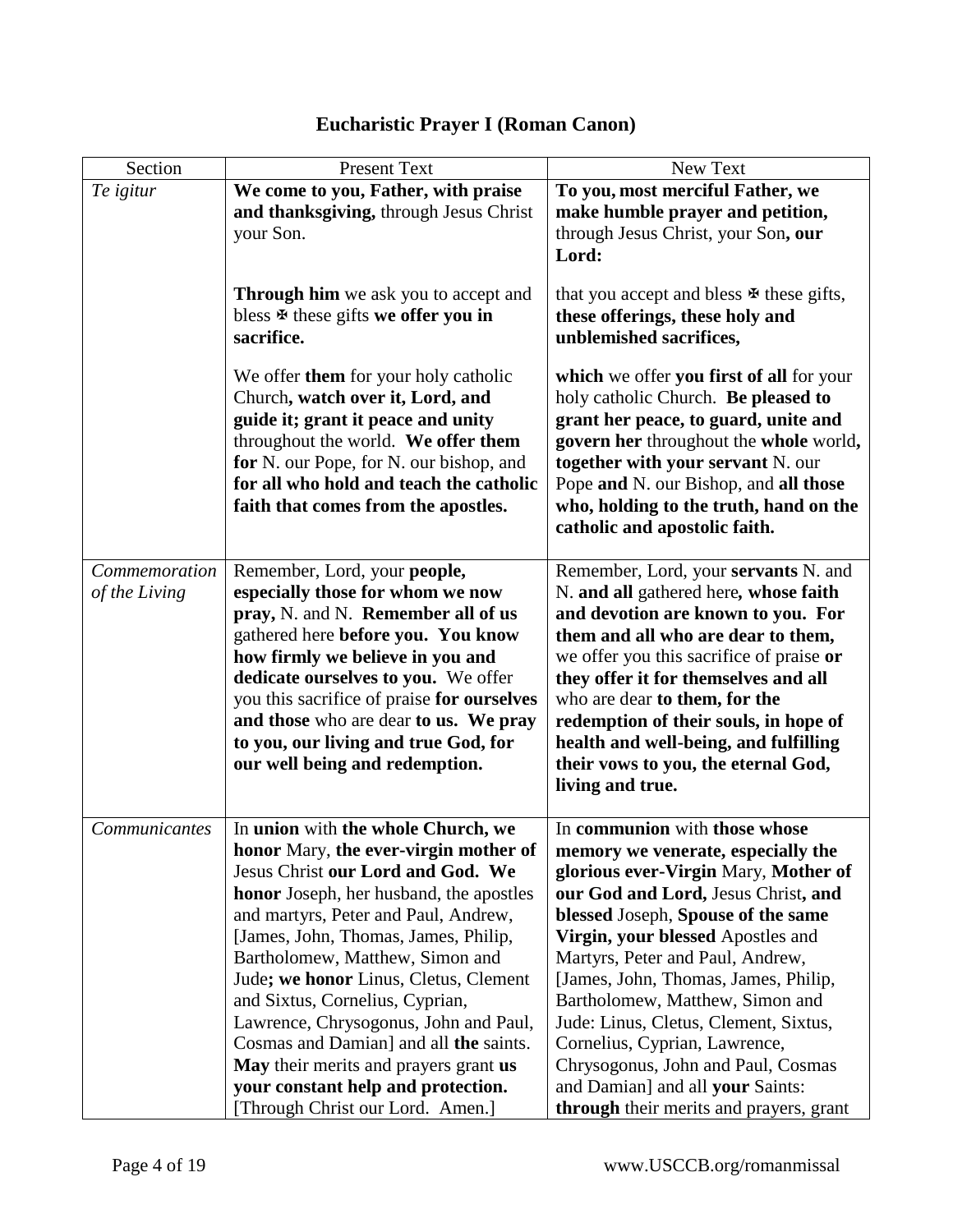|                                 |                                                                                                                                                                                                                                                                                             | that in all things we may be defended<br>by your protecting help. [Through<br>Christ our Lord. Amen.]                                                                                                                                                                                                                                                                     |
|---------------------------------|---------------------------------------------------------------------------------------------------------------------------------------------------------------------------------------------------------------------------------------------------------------------------------------------|---------------------------------------------------------------------------------------------------------------------------------------------------------------------------------------------------------------------------------------------------------------------------------------------------------------------------------------------------------------------------|
| Communicantes<br>- Proper Forms | Christmas and during the Octave<br>In union with the whole Church we<br>celebrate that day (night) when Mary<br>without loss of her virginity, gave the<br>world its savior. We honor Mary, the<br>every Virgin mother of Jesus Christ<br>our Lord and God                                  | On the Nativity of the Lord and<br>throughout the Octave<br><b>Celebrating the most sacred night</b><br>(day) when blessed Mary the<br>immaculate Virgin brought forth the<br>Savior for this world, and in<br>communion with those whose memory<br>we venerate, especially the glorious<br>ever-Virgin Mary, Mother of our God<br>and Lord, Jesus Christ                 |
|                                 | Epiphany<br>In union with the whole Church we<br>celebrate that day when your only<br>Son, sharing your eternal glory,<br>showed himself in a human body. We<br>honor Mary, the every Virgin mother<br>of Jesus Christ our Lord and God                                                     | On the Epiphany of the Lord<br>Celebrating the most sacred day on<br>which your Only Begotten Son,<br>eternal with you in your glory,<br>appeared in a human body, truly<br>sharing our flesh, and in communion<br>with those whose memory we<br>venerate, especially the glorious ever-<br>Virgin Mary, Mother of our God and<br>Lord, Jesus Christ                      |
|                                 | From the Easter Vigil to the Second<br>Sunday of Easter inclusive<br>In union with the whole Church we<br>celebrate that day (night) when Jesus<br>Christ, our Lord, rose from the dead<br>in his human body. We honor Mary,<br>the every Virgin mother of Jesus<br>Christ our Lord and God | From the Mass of the Paschal Vigil until<br>the Second Sunday of Easter<br><b>Celebrating the most sacred night</b><br>(day) of the Resurrection of our Lord<br>Jesus Christ in the flesh, and in<br>communion with those whose memory<br>we venerate, especially the glorious<br>ever-Virgin Mary, Mother of our God<br>and Lord, Jesus Christ                           |
|                                 | Ascension<br>In union with the whole Church we<br>celebrate that day when your Son, our<br>Lord, took his place with you and<br>raised our frail human nature to<br>glory. We honor Mary, the ever-<br>virgin mother of Jesus Christ our Lord<br>and God                                    | On the Ascension of the Lord<br>Celebrating the most sacred day on<br>which your Only Begotten Son, our<br>Lord, placed at the right hand of your<br>glory our weak human nature, which<br>he had united to himself, and in<br>communion with those whose memory<br>we venerate, especially the glorious<br>ever-Virgin Mary, Mother of our God<br>and Lord, Jesus Christ |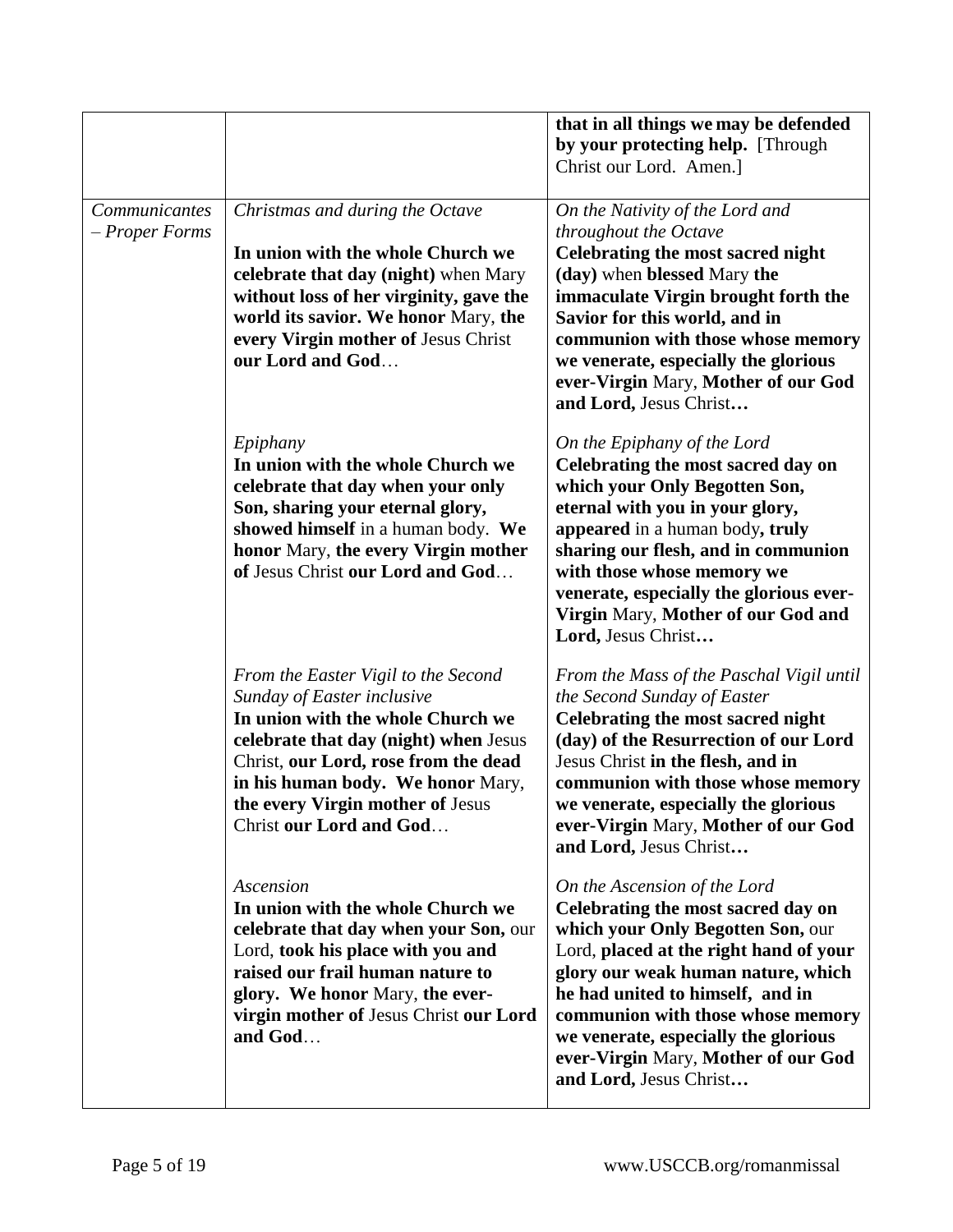|                                        | Pentecost<br>In union with the whole Church we<br>celebrate the day of Pentecost when the<br>Holy Spirit appeared to the apostles in<br>the form of countless tongues. We<br>honor Mary, the ever-virgin mother of<br>Jesus Christ our Lord and God                                                                                                                                               | <b>On Pentecost Sunday</b><br>Celebrating the most sacred day of<br>Pentecost, on which the Holy Spirit<br>appeared to the apostles in tongues of<br>fire, and in communion with those<br>whose memory we venerate,<br>especially the glorious ever-Virgin<br>Mary, Mother of our God and Lord,<br>Jesus Christ                                                                                                                                                                                                                                                      |
|----------------------------------------|---------------------------------------------------------------------------------------------------------------------------------------------------------------------------------------------------------------------------------------------------------------------------------------------------------------------------------------------------------------------------------------------------|----------------------------------------------------------------------------------------------------------------------------------------------------------------------------------------------------------------------------------------------------------------------------------------------------------------------------------------------------------------------------------------------------------------------------------------------------------------------------------------------------------------------------------------------------------------------|
| Hanc igitur                            | Father, accept this offering from your<br>whole family. Grant us your peace in<br>this life, save us from final damnation,<br>and count us among those you have<br>chosen. (Through Christ our Lord.<br>Amen.)                                                                                                                                                                                    | Therefore, Lord, we pray:<br>graciously accept this oblation of our<br>service, that of your whole family;<br>order our days in your peace, and<br>command that we be delivered from<br>eternal damnation and counted among<br>the flock of those you have chosen.<br>[Through Christ our Lord. Amen.]                                                                                                                                                                                                                                                               |
|                                        | From the Easter Vigil to the Second<br><b>Sunday of Easter Inclusive</b><br>Father, accept this offering from your<br>whole family and from those born into<br>the new life of water and the Holy<br>Spirit, with all their sins forgiven.<br>Grant us your peace in this life, save<br>us from final damnation, and count us<br>among those you have chosen. (Through<br>Christ our Lord. Amen.) | From the Mass of the Paschal Vigil until<br>the Second Sunday of Easter<br>Therefore, Lord, we pray:<br>graciously accept this oblation of our<br>service, that of your whole family,<br>which we make to you also for those<br>to whom you have been pleased to<br>give the new birth of water and the<br>Holy Spirit, granting them forgiveness<br>of all their sins: order our days in<br>your peace, and command that we be<br>delivered from eternal damnation and<br>counted among the flock of those you<br>have chosen. [Through Christ our Lord.]<br>Amen.] |
| Quam<br><i>oblationem tu</i>           | <b>Bless and approve our offering:</b> make<br>it acceptable to you, an offering in<br>spirit and in truth. Let it become for<br>us the body and blood of Jesus Christ,<br>your only Son our Lord. [Through<br>Christ our Lord. Amen.]                                                                                                                                                            | Be pleased, O God, we pray, to bless,<br>acknowledge, and approve this<br>offering in every respect; make it<br>spiritual and acceptable, so that it may<br>become for us the Body and Blood of<br>your most beloved Son, our Lord<br><b>Jesus Christ.</b>                                                                                                                                                                                                                                                                                                           |
| <i>Institution</i><br><b>Narrative</b> | The day before he suffered he took<br>bread in his sacred hands and looking<br>up to heaven, to you, his almighty                                                                                                                                                                                                                                                                                 | On the day before he was to suffer he<br>took bread in his holy and venerable<br>hands, and with eyes raised to heaven                                                                                                                                                                                                                                                                                                                                                                                                                                               |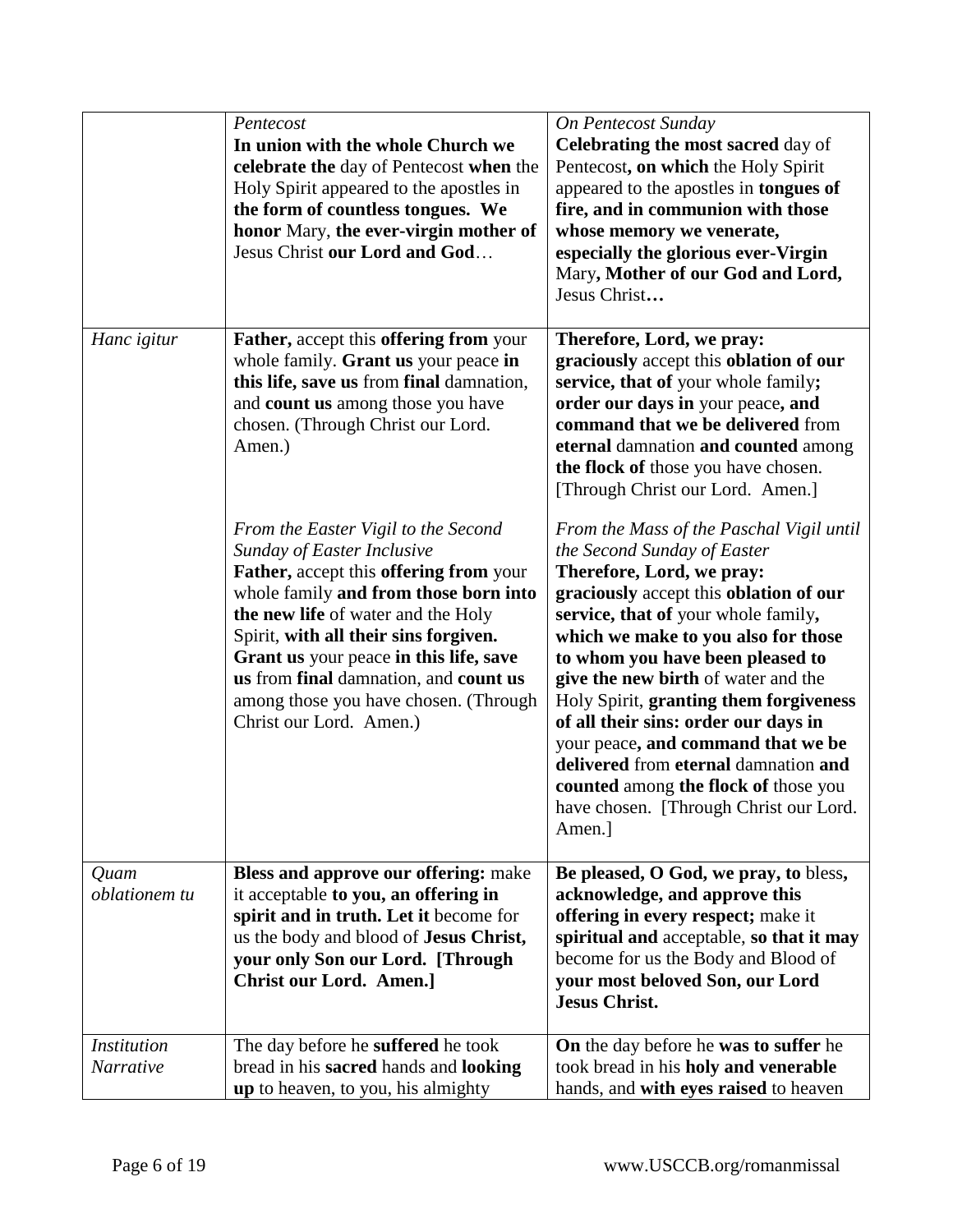|                 | Father, he gave you thanks and praise.<br>He broke the bread, gave it to his<br>disciples, and said:                                                                                                                                                                                                                                                                         | to you, O God, his almighty Father,<br>giving you thanks he said the blessing,<br>broke the bread and gave it to his<br>disciples, saying:                                                                                                                                                                                                                                                                                                                    |
|-----------------|------------------------------------------------------------------------------------------------------------------------------------------------------------------------------------------------------------------------------------------------------------------------------------------------------------------------------------------------------------------------------|---------------------------------------------------------------------------------------------------------------------------------------------------------------------------------------------------------------------------------------------------------------------------------------------------------------------------------------------------------------------------------------------------------------------------------------------------------------|
|                 | TAKE THIS, ALL OF YOU, AND EAT IT:<br>THIS IS MY BODY WHICH WILL BE GIVEN<br>UP FOR YOU.                                                                                                                                                                                                                                                                                     | TAKE THIS, ALL OF YOU, AND EAT OF IT:<br>FOR THIS IS MY BODY WHICH WILL BE<br>GIVEN UP FOR YOU.                                                                                                                                                                                                                                                                                                                                                               |
|                 | When supper was ended, he took the<br>cup. Again he gave you thanks and<br>praise, gave the cup to his disciples,<br>and said:                                                                                                                                                                                                                                               | In a similar way, when supper was<br>ended, he took this precious chalice<br>into his holy and venerable hands,<br>and once more giving you thanks, he<br>said the blessing and gave the chalice<br>to his disciples, saying:                                                                                                                                                                                                                                 |
|                 | TAKE THIS, ALL OF YOU, AND DRINK<br>FROM IT: THIS IS THE CUP OF MY BLOOD,<br>THE BLOOD OF THE NEW AND<br>EVERLASTING COVENANT. IT WILL BE<br><b>SHED FOR YOU AND FOR ALL SO THAT</b><br>SINS MAY BE FORGIVEN. DO THIS IN<br>MEMORY OF ME.                                                                                                                                    | TAKE THIS, ALL OF YOU, AND DRINK<br>FROM IT: FOR THIS IS THE CHALICE OF<br>MY BLOOD, THE BLOOD OF THE NEW AND<br>ETERNAL COVENANT; WHICH WILL BE<br>POURED OUT FOR YOU AND FOR MANY<br>FOR THE FORGIVENESS OF SINS. DO<br>THIS IN MEMORY OF ME.                                                                                                                                                                                                               |
| Mysterium fidei | Let us proclaim the mystery of faith:                                                                                                                                                                                                                                                                                                                                        | The mystery of faith.                                                                                                                                                                                                                                                                                                                                                                                                                                         |
| Anamnesis       | Father, we celebrate the memory of<br>Christ, your Son. We, your people<br>and your ministers, recall his passion,<br>his resurrection from the dead, and his<br>ascension into glory; and from the<br>many gifts you have given us we offer<br>to you, God of glory and majesty, this<br>holy and perfect sacrifice: the bread of<br>life and the cup of eternal salvation. | Therefore, O Lord, we celebrate the<br>memorial of the blessed Passion, the<br>Resurrection from the dead, and the<br>glorious Ascension into heaven of<br>Christ, your Son, our Lord, we, your<br>servants and your holy people, offer<br>to your glorious majesty, from the gifts<br>that you have given us, this pure<br>victim, this holy victim, this spotless<br>victim, the holy Bread of eternal life<br>and the Chalice of everlasting<br>salvation. |
|                 |                                                                                                                                                                                                                                                                                                                                                                              |                                                                                                                                                                                                                                                                                                                                                                                                                                                               |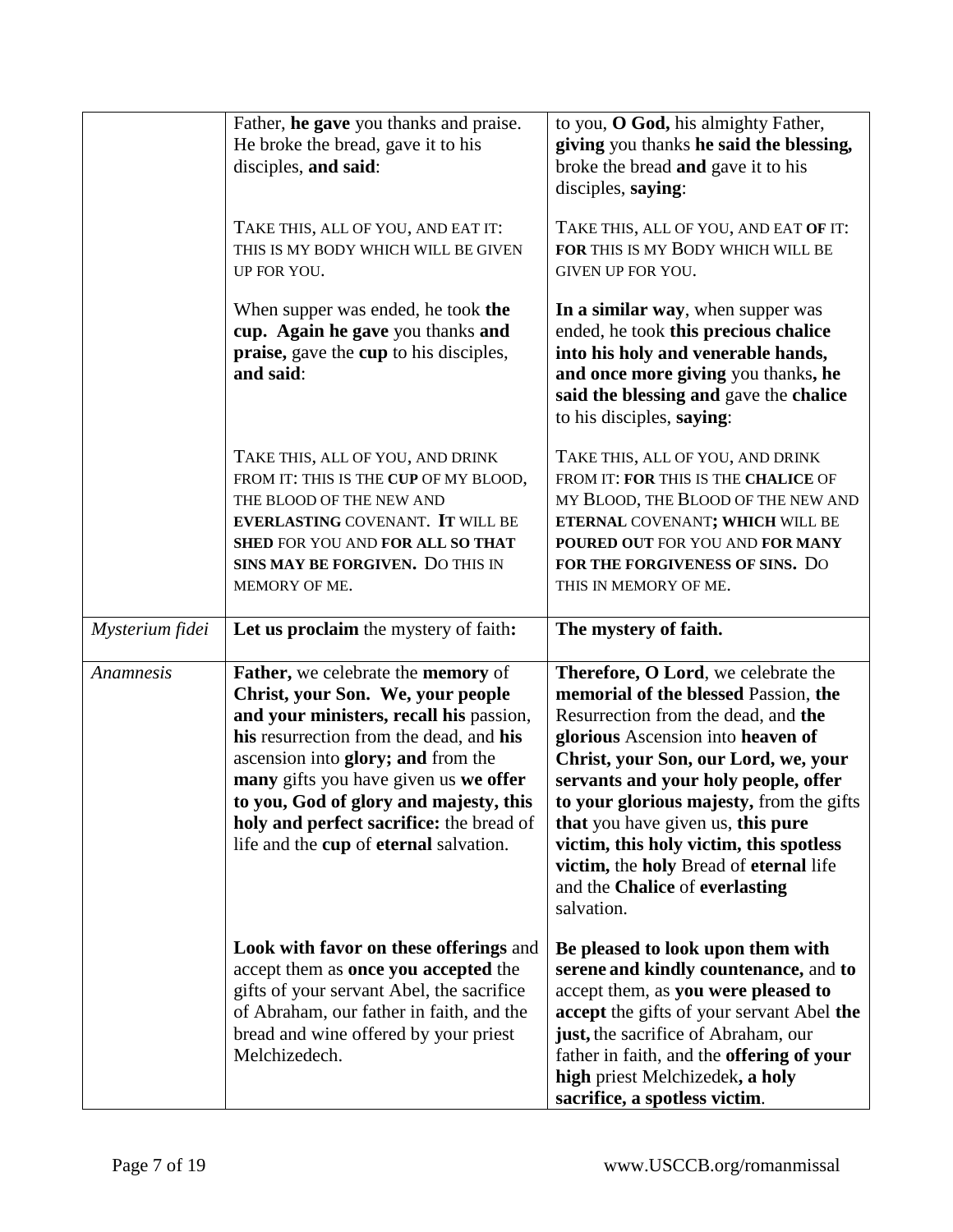| Epiclesis            | Almighty God, we pray that your<br>angel may take this sacrifice to your<br>altar in heaven. Then, as we receive<br>from this altar the sacred body and<br>blood of your Son, let us be filled with<br>every grace and blessing. [Through<br>Christ our Lord. Amen.]                                                                                                                                                                                      | In humble prayer we ask you,<br>almighty God: command that these<br>gifts be borne by the hands of your<br>holy Angel to your altar on high in the<br>sight of your divine majesty, so that<br>all of us who through this<br>participation at the altar receive the<br>most holy Body and Blood of your Son<br>may be filled with every grace and<br><b>heavenly</b> blessing. [Through Christ our<br>Lord. Amen.]                                                                     |
|----------------------|-----------------------------------------------------------------------------------------------------------------------------------------------------------------------------------------------------------------------------------------------------------------------------------------------------------------------------------------------------------------------------------------------------------------------------------------------------------|----------------------------------------------------------------------------------------------------------------------------------------------------------------------------------------------------------------------------------------------------------------------------------------------------------------------------------------------------------------------------------------------------------------------------------------------------------------------------------------|
| <i>Intercessions</i> | Remember, Lord, those who have died<br>and have gone before us marked with<br>the sign of faith, especially those for<br>whom we now pray, N. and N. May<br>these, and all who sleep in Christ, find<br>in your presence light, happiness, and<br>peace. [Though Christ our Lord.<br>Amen.]                                                                                                                                                               | Remember also, Lord, your servants N.<br>and N., who have gone before us with<br>the sign of faith and rest in the sleep of<br>peace. Grant them, O Lord, we pray,<br>and all who sleep in Christ, a place of<br>refreshment, light, and peace.<br>[Through Christ our Lord. Amen.]                                                                                                                                                                                                    |
|                      | For ourselves, too, we ask some share<br>in the fellowship of your apostles and<br>martyrs, with John the Baptist, Stephen,<br>Matthias, Barnabas, [Ignatius,<br>Alexander, Marcellinus, Peter, Felicity,<br>Perpetua, Agatha, Lucy, Agnes, Cecilia,<br>Anastasia] and all the saints. Though<br>we are sinners, we trust in your mercy<br>and love. Do not consider what we<br>truly deserve, but grant us your<br>forgiveness. Through Christ our Lord. | To us also your sinful servants who<br>hope in your abundant mercies,<br>graciously grant some share and<br>fellowship with your holy Apostles and<br>Martyrs: with John the Baptist, Stephen,<br>Matthias, Barnabas, [Ignatius,<br>Alexander, Marcellinus, Peter, Felicity,<br>Perpetua, Agatha, Lucy, Agnes, Cecilia,<br>Anastasia] and all your Saints, admit<br>us, we beg you, into their company,<br>not weighing our merits but granting<br>us pardon, through Christ our Lord. |
|                      | Through him you give us all these gifts.<br>You fill them with life and goodness,<br>you bless them and make them holy.                                                                                                                                                                                                                                                                                                                                   | Through whom you continue to create<br>all these good things, O Lord, you<br>make them holy, fill them with life,<br>bless them, and bestow them on us.                                                                                                                                                                                                                                                                                                                                |
| Doxology             | Through him, with him, in him, in the<br>unity of the Holy Spirit, all glory and<br>honor is yours, almighty Father, for<br>ever and ever.                                                                                                                                                                                                                                                                                                                | Through him, and with him, and in<br>him, to you, O God, almighty Father,<br>in the unity of the Holy Spirit, is all<br>honor and glory, for ever and ever.                                                                                                                                                                                                                                                                                                                            |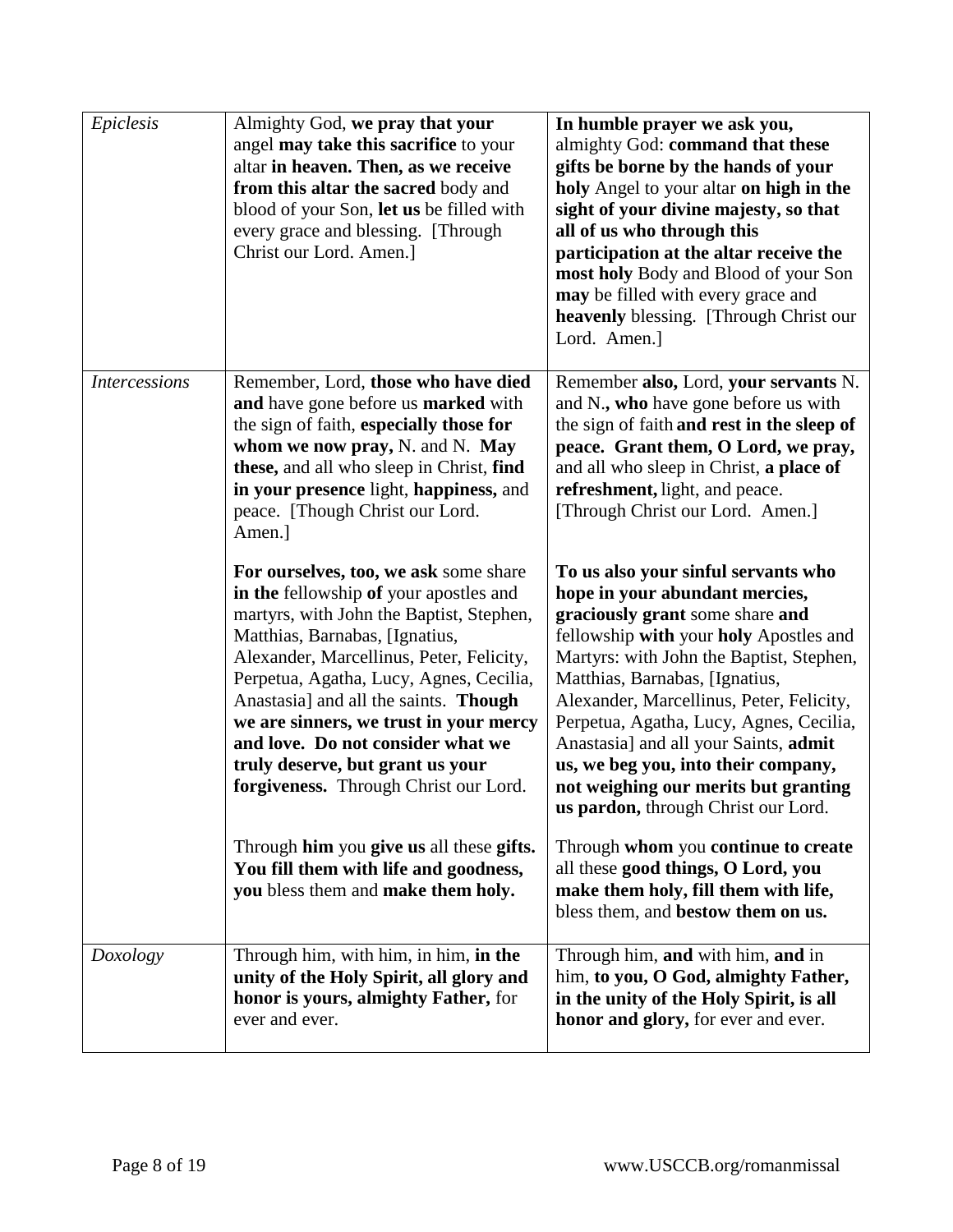# **Eucharistic Prayer II**

| Section                                | <b>Present Text</b>                                                                                                                                                                                                                                                                                                                                                                                                                                                                                                                                                                   | New Text                                                                                                                                                                                                                                                                                                                                                                                                                                                                                                                                                                                                                              |
|----------------------------------------|---------------------------------------------------------------------------------------------------------------------------------------------------------------------------------------------------------------------------------------------------------------------------------------------------------------------------------------------------------------------------------------------------------------------------------------------------------------------------------------------------------------------------------------------------------------------------------------|---------------------------------------------------------------------------------------------------------------------------------------------------------------------------------------------------------------------------------------------------------------------------------------------------------------------------------------------------------------------------------------------------------------------------------------------------------------------------------------------------------------------------------------------------------------------------------------------------------------------------------------|
| Preface                                | Father, it is our duty and our salvation<br>always and everywhere to give you<br>thanks through your beloved Son, Jesus<br>Christ. He is the Word through whom<br>you made the universe, the Savior you<br>sent to redeem us. By the power of<br>the Holy Spirit, he took flesh and was<br>born of the Virgin Mary. For our sake<br>he opened his arms on the cross; he<br>put an end to death and revealed the<br>resurrection. In this he fulfilled your<br>will and won for you a holy people.<br>And so we join the angels and the saints<br>in proclaiming your glory as we say: | It is truly right and just, our duty and<br>salvation, always and everywhere to<br>give you thanks, Father most holy,<br>through your beloved Son, Jesus Christ,<br>your Word through whom you made all<br>things, whom you sent as our Savior<br>and Redeemer, incarnate by the Holy<br>Spirit and born of the Virgin. Fulfilling<br>your will and gaining for you a holy<br>people, he stretched out his hands as<br>he endured his Passion, so as to break<br>the bonds of death and manifest the<br>resurrection. Therefore, with the<br>Angels and all the Saints we proclaim<br>your glory, as with one voice we sing<br>(say): |
| Thanksgiving                           | Lord, you are holy indeed, the<br>fountain of all holiness.                                                                                                                                                                                                                                                                                                                                                                                                                                                                                                                           | You are indeed Holy, O Lord, the<br>fount of all holiness.                                                                                                                                                                                                                                                                                                                                                                                                                                                                                                                                                                            |
| Epiclesis                              | Let your Spirit come upon these gifts<br>to make them holy, so that they may<br>become for us the body $\mathbb F$ and blood of<br>our Lord, Jesus Christ.                                                                                                                                                                                                                                                                                                                                                                                                                            | Make holy, therefore, these gifts, we<br>pray, by sending down your Spirit<br>upon them like the dewfall, so that<br>they may become for us the Body $\overline{\mathbf{v}}$ and<br>Blood of our Lord, Jesus Christ.                                                                                                                                                                                                                                                                                                                                                                                                                  |
| <b>Institution</b><br><b>Narrative</b> | Before he was given up to death, a<br>death he freely accepted, he took bread<br>and gave you thanks. He broke the<br>bread, gave it to his disciples, and said:<br>TAKE THIS, ALL OF YOU, AND EAT IT:<br>THIS IS MY BODY WHICH WILL BE GIVEN<br>UP FOR YOU.<br>When supper was ended, he took the                                                                                                                                                                                                                                                                                    | Who, as he was handed over and<br>entered willingly into his Passion, took<br>bread and, giving thanks, broke it, and<br>gave it to his disciples, saying:<br>TAKE THIS, ALL OF YOU, AND EAT OF IT:<br>FOR THIS IS MY BODY WHICH WILL BE<br>GIVEN UP FOR YOU.<br>In the same way, when supper was                                                                                                                                                                                                                                                                                                                                     |
|                                        | cup. Again he gave you thanks and<br>praise, gave the cup to his disciples,<br>and said:<br>TAKE THIS, ALL OF YOU, AND DRINK<br>FROM IT: THIS IS THE CUP OF MY BLOOD,<br>THE BLOOD OF THE NEW AND                                                                                                                                                                                                                                                                                                                                                                                     | ended, he took the chalice and, once<br>more giving you thanks, he gave it to<br>his disciples, saying:<br>TAKE THIS, ALL OF YOU, AND DRINK<br>FROM IT: FOR THIS IS THE CHALICE OF<br>MY BLOOD, THE BLOOD OF THE NEW AND                                                                                                                                                                                                                                                                                                                                                                                                              |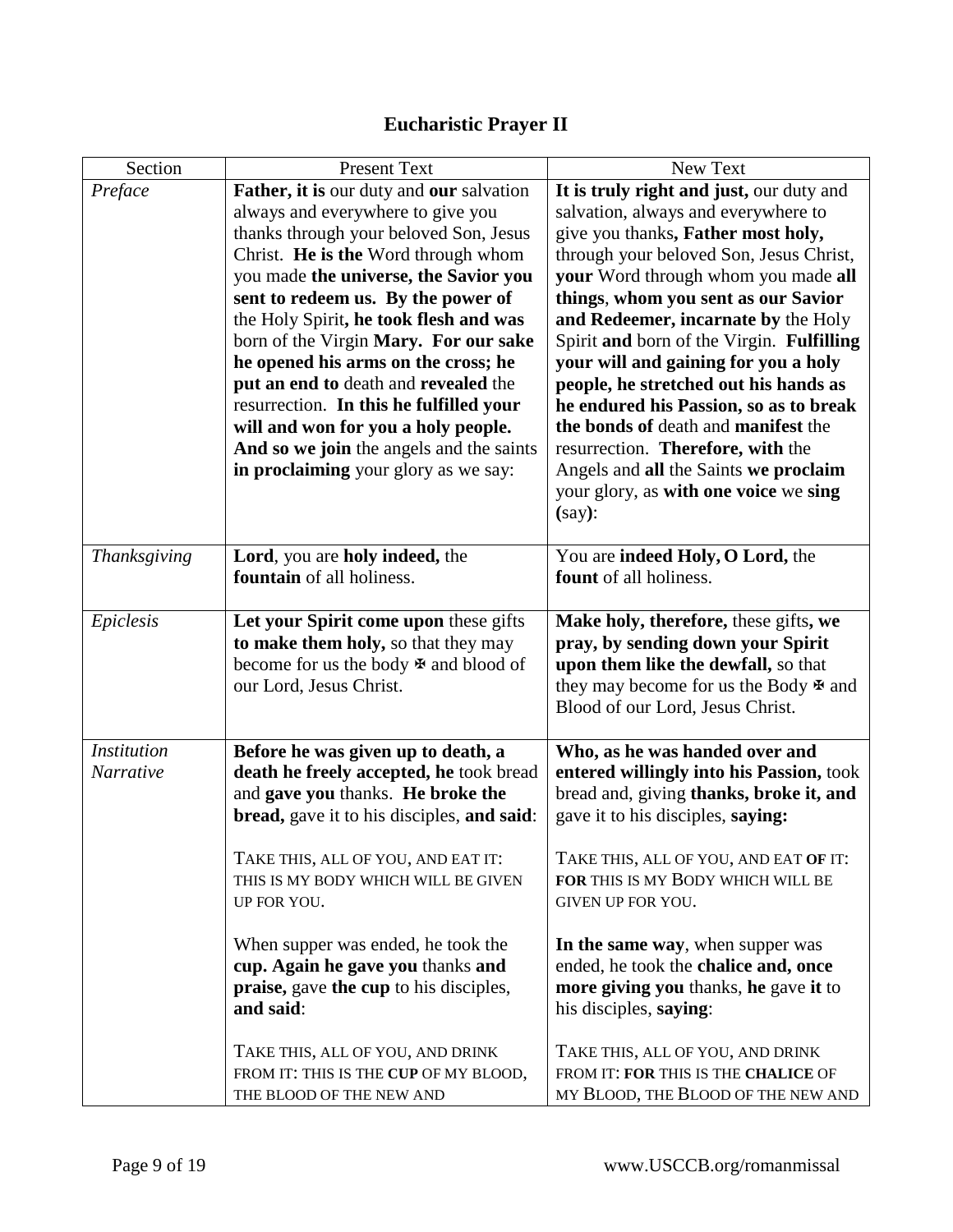|                      | EVERLASTING COVENANT. IT WILL BE<br>SHED FOR YOU AND FOR ALL SO THAT<br>SINS MAY BE FORGIVEN. DO THIS IN<br>MEMORY OF ME.                                                                                                                                                                                                                                                                                                                                                                   | ETERNAL COVENANT; WHICH WILL BE<br>POURED OUT FOR YOU AND FOR MANY<br>FOR THE FORGIVENESS OF SINS. DO<br>THIS IN MEMORY OF ME.                                                                                                                                                                                                                                                                                                                                                             |
|----------------------|---------------------------------------------------------------------------------------------------------------------------------------------------------------------------------------------------------------------------------------------------------------------------------------------------------------------------------------------------------------------------------------------------------------------------------------------------------------------------------------------|--------------------------------------------------------------------------------------------------------------------------------------------------------------------------------------------------------------------------------------------------------------------------------------------------------------------------------------------------------------------------------------------------------------------------------------------------------------------------------------------|
| Anamnesis            | In memory of his death and<br>resurrection, we offer you, Father, this<br>life-giving bread, this saving cup. We<br>thank you for counting us worthy to<br>stand in your presence and serve you.                                                                                                                                                                                                                                                                                            | Therefore, we celebrate the memorial<br>of his Death and Resurrection, we offer<br>you, Lord, the Bread of life and the<br>Chalice of salvation, giving thanks<br>that you have held us worthy to be in<br>your presence and <b>minister to</b> you.                                                                                                                                                                                                                                       |
| Epiclesis            | May all of us who share in the body<br>and blood of Christ be <b>brought</b><br>together in unity by the Holy Spirit.                                                                                                                                                                                                                                                                                                                                                                       | <b>Humbly we pray that, partaking in</b><br>the Body and Blood of Christ, we may<br>be gathered into one by the Holy Spirit.                                                                                                                                                                                                                                                                                                                                                               |
| <i>Intercessions</i> | Lord, remember your Church<br>throughout the world; make us grow in<br>love, together with N. our Pope, N. our<br>bishop, and all the clergy.                                                                                                                                                                                                                                                                                                                                               | Remember, Lord, your Church, spread<br>throughout the world, and <b>bring her to</b><br>the fullness of charity, together with N.<br>our Pope and N. our Bishop and all the<br>clergy.                                                                                                                                                                                                                                                                                                     |
|                      | In Masses for the dead:<br>Remember N., whom you have called<br>from this life. In baptism he (she) died<br>with Christ: may he (she) share his<br>resurrection.                                                                                                                                                                                                                                                                                                                            | In Masses for the Dead:<br>Remember your servant N., whom you<br>have called [today] from this world to<br>yourself. Grant that he (she) who was<br>united with your Son in a death like<br>his, may also be one with him in his<br>Resurrection.                                                                                                                                                                                                                                          |
|                      | Remember our brothers and sisters who<br>have <b>gone to their rest</b> in the hope of<br>rising again; bring them and all the<br>departed into the light of your<br>presence. Have mercy on us all; make<br>us worthy to share eternal life with<br>Mary, the virgin Mother of God, with<br>the apostles, and with all the saints who<br>have <b>done</b> your will throughout the<br>ages. May we praise you in union<br>with them, and give you glory<br>through your Son, Jesus Christ. | Remember also our brothers and sisters<br>who have fallen asleep in the hope of<br>the resurrection and all who have died<br>in your mercy: welcome them into the<br>light of your face. Have mercy on us<br>all, we pray, that with the blessed<br>Virgin Mary, the Mother of God, with<br>the blessed Apostles, and all the Saints<br>who have pleased you throughout the<br>ages, we may merit to be co-heirs to<br>eternal life, and may praise and<br>glorify your Son, Jesus Christ. |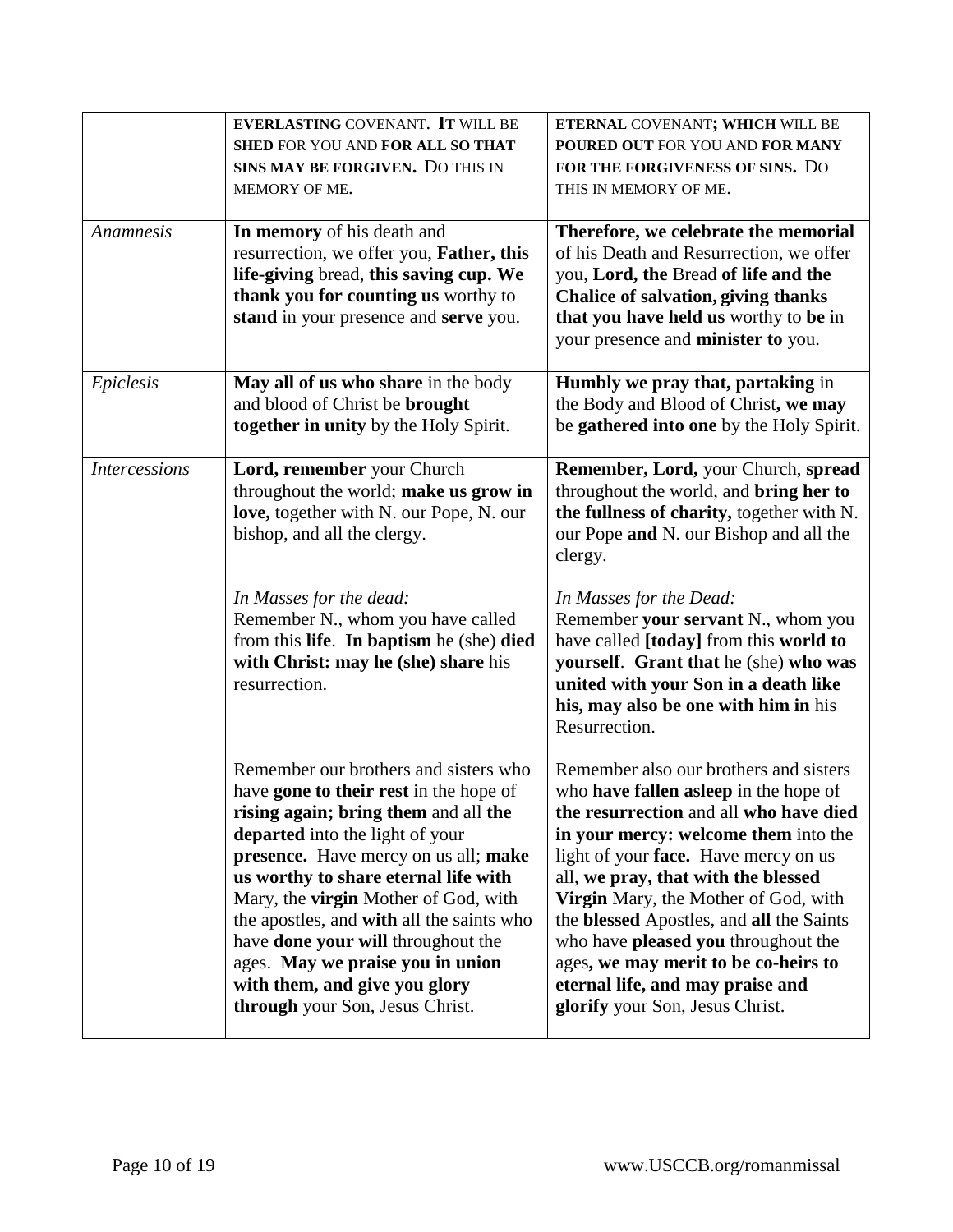# **Eucharistic Prayer III**

| Section            | <b>Present Text</b>                                        | New Text                                                                            |
|--------------------|------------------------------------------------------------|-------------------------------------------------------------------------------------|
| Thanksgiving       | Father, you are holy indeed, and all                       | You are indeed Holy, O Lord, and all                                                |
|                    | creation rightly gives you praise. All                     | you have created rightly gives you                                                  |
|                    | life, all holiness comes from you                          | praise, for through your Son our Lord                                               |
|                    | through your Son, Jesus Christ our                         | Jesus Christ, by the power and                                                      |
|                    | Lord, by the working of the Holy Spirit.                   | working of the Holy Spirit, you give life                                           |
|                    | From age to age you gather a people to                     | to all things and make them holy, and                                               |
|                    | yourself, so that from east to west a                      | you never cease to gather a people to                                               |
|                    | perfect offering may be made to the<br>glory of your name. | yourself, so that from the rising of the<br>sun to its setting a pure sacrifice may |
|                    |                                                            | be offered to your name.                                                            |
|                    |                                                            |                                                                                     |
| Epiclesis          | And so, Father, we bring you these                         | Therefore, O Lord, we humbly                                                        |
|                    | gifts. We ask you to make them holy                        | implore you: by the same Spirit                                                     |
|                    | by the power of your Spirit, that they                     | graciously make holy these gifts we                                                 |
|                    | may become the body $\Psi$ and blood of                    | have brought to you for consecration,                                               |
|                    | your Son, our Lord Jesus Christ, at                        | that they may become the Body and $\mathbb{F}$                                      |
|                    | whose command we celebrate this                            | Blood of your Son our Lord Jesus Christ                                             |
|                    | eucharist.                                                 | at whose command we celebrate these                                                 |
|                    |                                                            | mysteries.                                                                          |
| <i>Institution</i> | On the night he was betrayed, he took                      | For on the night he was betrayed he                                                 |
| Narrative          | bread and gave you thanks and praise.                      | himself took bread, and giving you                                                  |
|                    | He broke the bread, gave it to his                         | thanks he said the blessing, broke the                                              |
|                    | disciples, and said:                                       | bread and gave it to his disciples,                                                 |
|                    |                                                            | saying:                                                                             |
|                    | TAKE THIS, ALL OF YOU, AND EAT IT:                         | TAKE THIS, ALL OF YOU, AND EAT OF IT:                                               |
|                    | THIS IS MY BODY WHICH WILL BE GIVEN                        | FOR THIS IS MY BODY WHICH WILL BE                                                   |
|                    | UP FOR YOU.                                                | GIVEN UP FOR YOU.                                                                   |
|                    |                                                            |                                                                                     |
|                    | When supper was ended, he took the                         | In the same way, when supper was                                                    |
|                    | cup. Again he gave you thanks and                          | ended, he took the chalice, and giving                                              |
|                    | praise, gave the cup to his disciples,<br>and said:        | you thanks he said the blessing, and<br>gave it to his disciples, saying:           |
|                    |                                                            |                                                                                     |
|                    | TAKE THIS, ALL OF YOU, AND DRINK                           | TAKE THIS, ALL OF YOU, AND DRINK                                                    |
|                    | FROM IT: THIS IS THE CUP OF MY BLOOD,                      | FROM IT: FOR THIS IS THE CHALICE OF                                                 |
|                    | THE BLOOD OF THE NEW AND                                   | MY BLOOD, THE BLOOD OF THE NEW AND                                                  |
|                    | EVERLASTING COVENANT. IT WILL BE                           | ETERNAL COVENANT; WHICH WILL BE                                                     |
|                    | SHED FOR YOU AND FOR ALL SO THAT                           | POURED OUT FOR YOU AND FOR MANY                                                     |
|                    | SINS MAY BE FORGIVEN. DO THIS IN                           | FOR THE FORGIVENESS OF SINS. DO                                                     |
|                    | MEMORY OF ME.                                              | THIS IN MEMORY OF ME.                                                               |
|                    |                                                            |                                                                                     |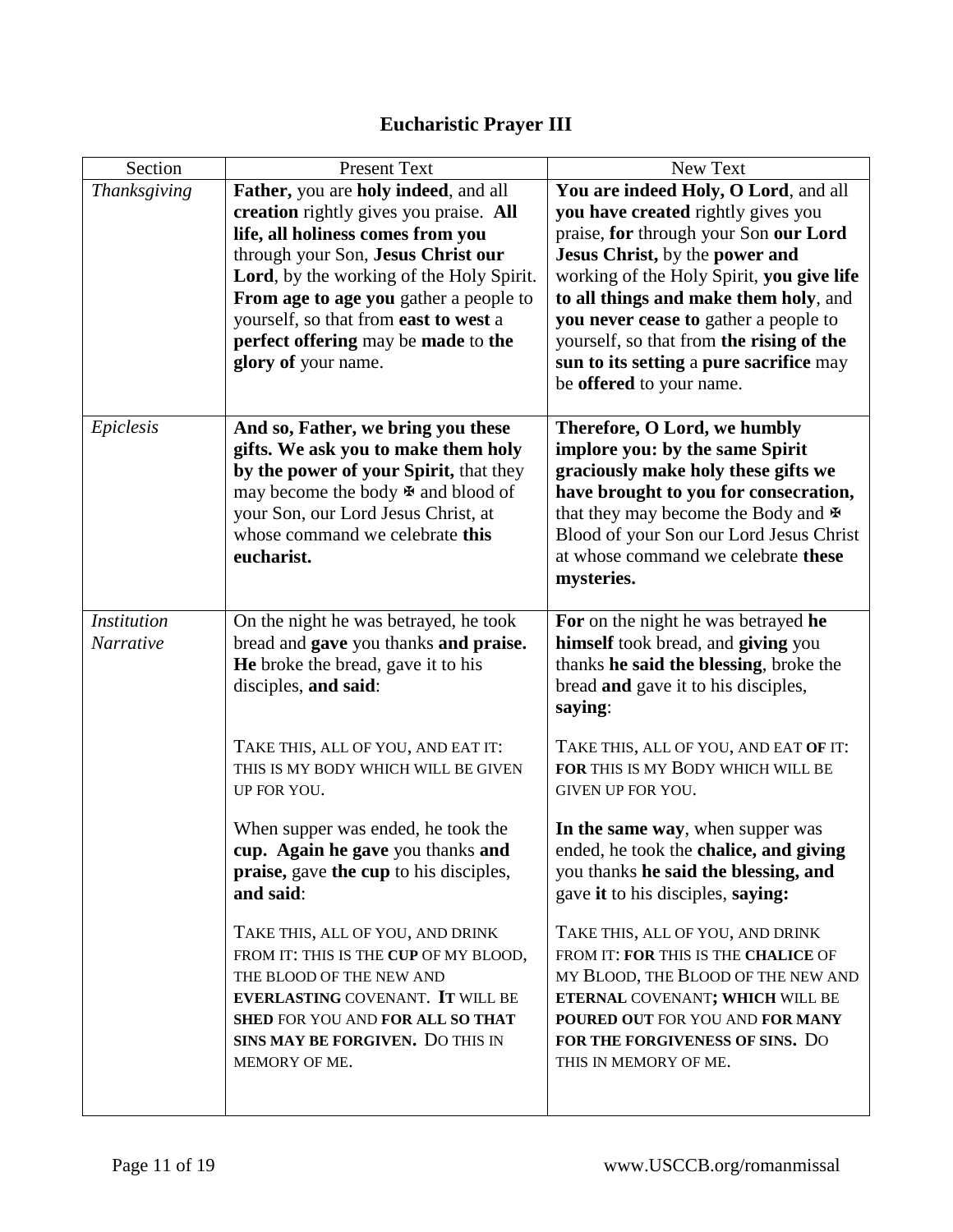| Anamnesis            | Father, calling to mind the death your<br>Son endured for our salvation, his<br>glorious resurrection and ascension into<br>heaven, and ready to greet him when<br>he comes again, we offer you in<br>thanksgiving this holy and living<br>sacrifice.                                                                                                                                                                                                                                                   | Therefore, O Lord, we celebrate the<br>memorial of the saving passion of<br>your Son, his wondrous Resurrection<br>and Ascension into heaven, and as we<br>look forward to his second coming, we<br>offer you in thanksgiving this holy and<br>living sacrifice.                                                                                                                                                                                                                                                                                                   |
|----------------------|---------------------------------------------------------------------------------------------------------------------------------------------------------------------------------------------------------------------------------------------------------------------------------------------------------------------------------------------------------------------------------------------------------------------------------------------------------------------------------------------------------|--------------------------------------------------------------------------------------------------------------------------------------------------------------------------------------------------------------------------------------------------------------------------------------------------------------------------------------------------------------------------------------------------------------------------------------------------------------------------------------------------------------------------------------------------------------------|
| Epiclesis            | Look with favor on your Church's<br>offering, and see the Victim whose<br>death has reconciled us to yourself.<br>Grant that we, who are nourished by his<br>body and blood, <b>may be</b> filled with his<br>Holy Spirit, and become one body, one<br>spirit in Christ.                                                                                                                                                                                                                                | Look, we pray, upon the oblation of<br>your Church, and, recognizing the<br>sacrificial Victim by whose death you<br>willed to reconcile us to yourself, grant<br>that we, who are nourished by the Body<br>and Blood of your Son, and filled with<br>his Holy Spirit, may become one body,<br>one spirit in Christ.                                                                                                                                                                                                                                               |
| <b>Intercessions</b> | May he make us an everlasting gift to<br>you and enable us to share in the<br>inheritance of your saints, with Mary,<br>the virgin Mother of God, with the<br>apostles, the martyrs, (Saint N. $-$ the<br>saint of the day or <b>the</b> patron saint) and<br>all your saints, on whose constant<br>intercession we rely for help.                                                                                                                                                                      | May he make of us an eternal offering<br>to you, so that we may obtain an<br>inheritance with your elect, especially<br>with the most blessed Virgin Mary,<br>Mother of God, with your blessed<br>Apostles and glorious Martyrs, [with<br>Saint N.: $\boldsymbol{a}$ Saint of the day or $\boldsymbol{a}$ Patron]<br>and with all the Saints, on whose<br>constant intercession in your presence<br>we rely for <b>unfailing</b> help.                                                                                                                             |
|                      | Lord, may this sacrifice, which has<br>made our peace with you, advance the<br>peace and salvation of all the world.<br><b>Strengthen</b> in faith and <b>love</b> your<br>pilgrim Church on earth; your servant,<br>Pope N., our Bishop N., and all the<br>bishops, with the clergy and the entire<br>people your Son has gained for you.<br><b>Father, hear</b> the prayers of the family<br>you have gathered here before you. In<br>mercy and love unite all your children<br>wherever they may be. | May this Sacrifice of our<br>reconciliation, we pray, O Lord,<br>advance the peace and salvation of all<br>the world. Be pleased to confirm in<br>faith and charity your pilgrim Church<br>on earth, with your servant N. our Pope<br>and N. our Bishop, the Order of<br>Bishops, all the clergy, and the entire<br>people you make your own. Listen<br>graciously to the prayers of this family,<br>whom you have summoned before you.<br>In your compassion, O Merciful<br>Father, gather to yourself all of your<br>children scattered throughout the<br>earth. |
|                      | † Welcome into your kingdom our<br>departed brothers and sisters, and all                                                                                                                                                                                                                                                                                                                                                                                                                               | † To our departed brothers and sisters<br>and to all who were pleasing to you at                                                                                                                                                                                                                                                                                                                                                                                                                                                                                   |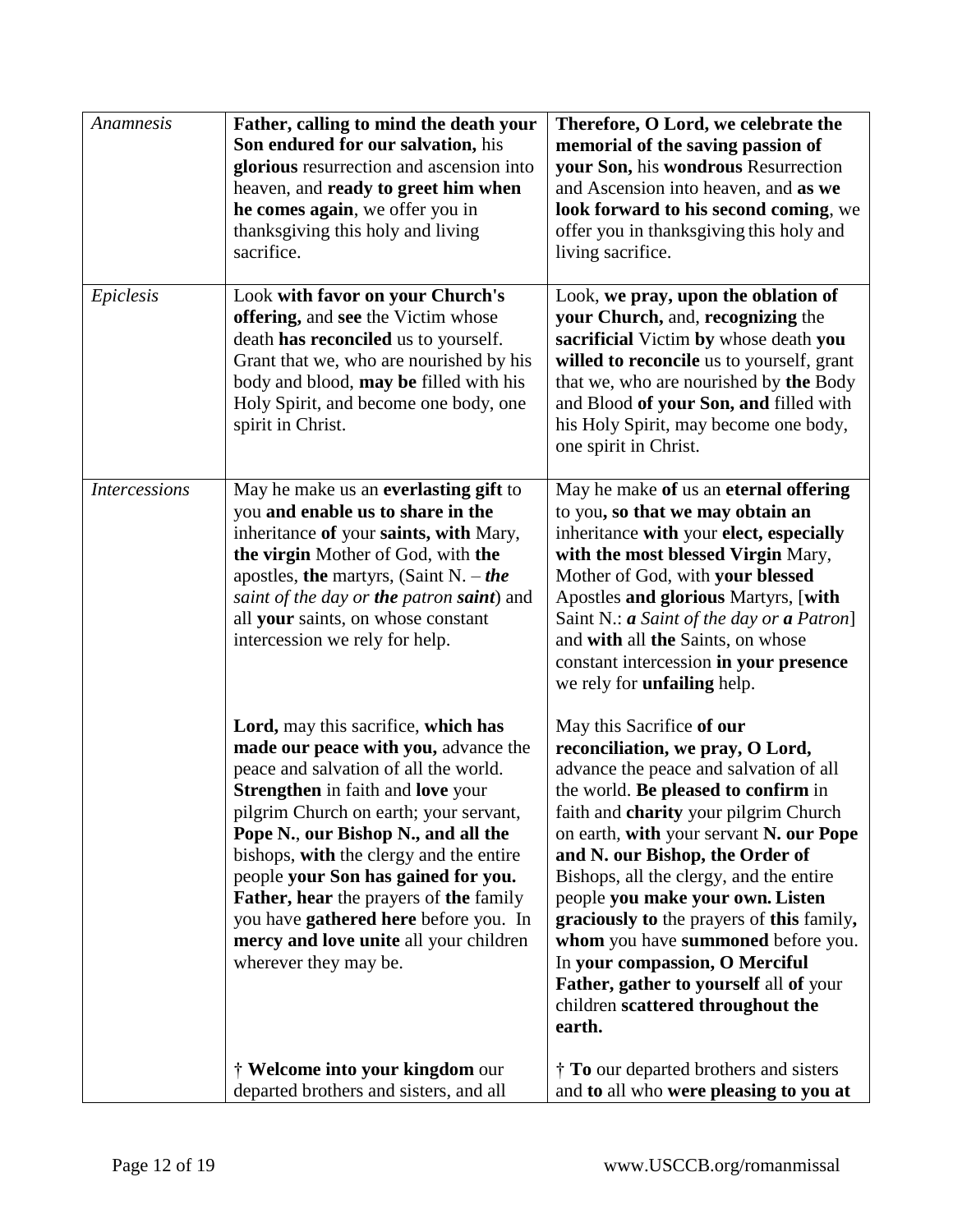|                                           | who have left this world in your<br>friendship. We hope to enjoy for ever<br>the vision of your glory, through Christ<br>our Lord, from whom all good things<br>come. †                                                                                                                                                                                                                      | their passing from this life, give kind<br>admittance to your kingdom. There<br>we hope to enjoy for ever the fullness of<br>your glory through Christ our Lord<br>through whom you bestow on the<br>world all that is good. $\dagger$                                                                                                                                                                                                                                                             |
|-------------------------------------------|----------------------------------------------------------------------------------------------------------------------------------------------------------------------------------------------------------------------------------------------------------------------------------------------------------------------------------------------------------------------------------------------|----------------------------------------------------------------------------------------------------------------------------------------------------------------------------------------------------------------------------------------------------------------------------------------------------------------------------------------------------------------------------------------------------------------------------------------------------------------------------------------------------|
| Intercession in<br>Masses for the<br>Dead | † Remember N. In baptism he (she)<br>died with Christ may he (she) also<br>share his resurrection, when Christ will<br>raise our mortal bodies and make<br>them like his own in glory.                                                                                                                                                                                                       | † Remember your servant N. whom<br>you have called [today] from this<br>world to yourself. Grant that he/she<br>who was united with your Son in a<br>death like his, may also be one with<br>him in his Resurrection, when from the<br>earth he will raise up in the flesh those<br>who have died, and transform our<br>lowly body after the pattern of his<br>own glorious body.                                                                                                                  |
|                                           | Welcome into your kingdom our<br>departed brothers and sisters, and all<br>who have left this world in your<br>friendship. There we hope to share in<br>your glory when every tear will be<br>wiped away. On that day we shall see<br>you, our God, as you are. We shall<br>become like you and praise you for<br>ever through Christ our Lord, from<br>whom all good things come. $\dagger$ | To our departed brothers and sisters,<br>too, and to all who were pleasing to<br>you at their passing from this life, give<br>kind admittance into your kingdom.<br>There we hope to enjoy for ever the<br>fullness of your glory, when you will<br>wipe every tear from our eyes. For<br>seeing you, our God, as you are, we<br>shall be like you for all the ages and<br>praise you without end, through Christ<br>our Lord, through whom you bestow in<br>the world all that is good. $\dagger$ |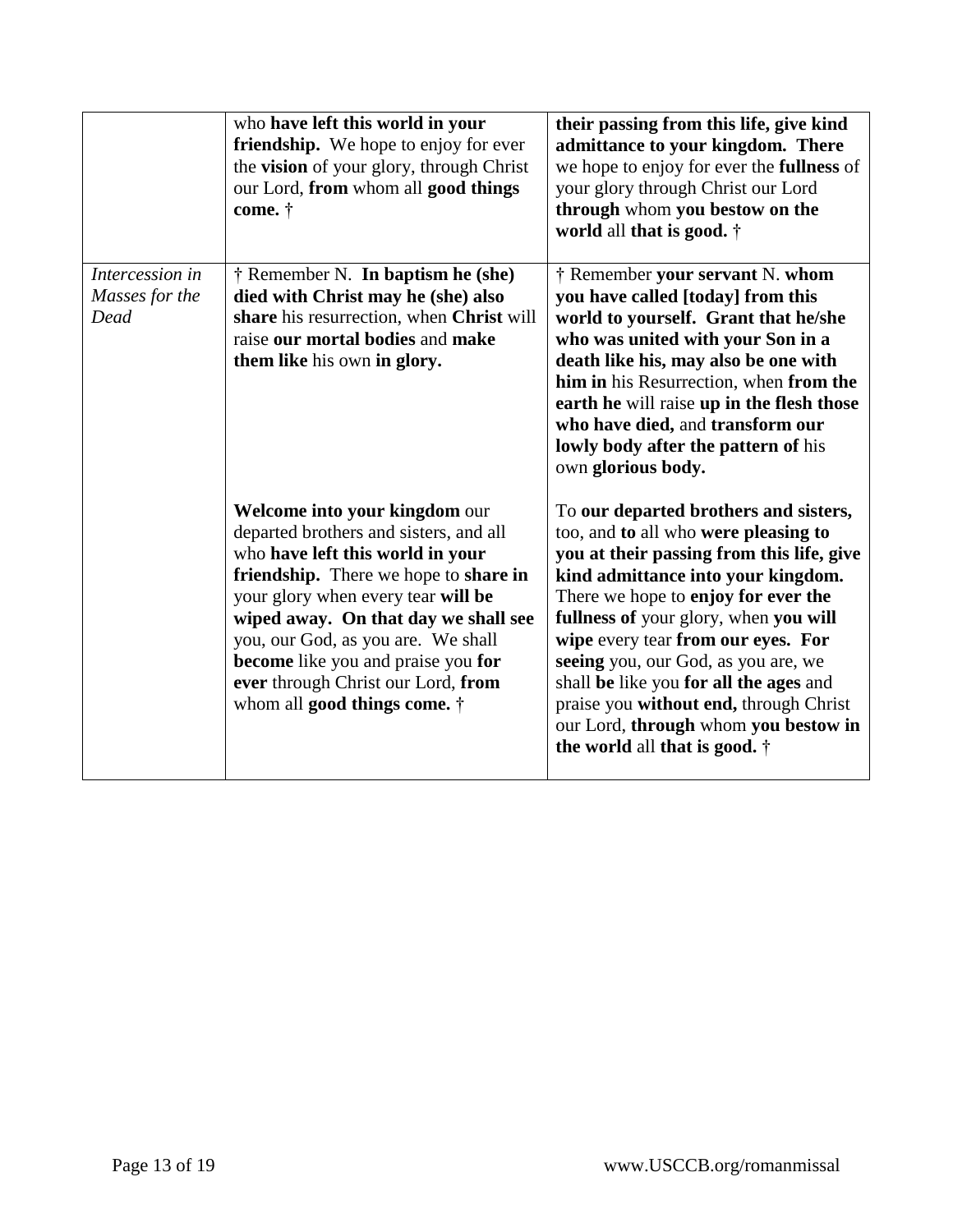# **Eucharistic Prayer IV**

| Section      | <b>Present Text</b>                            | New Text                                     |
|--------------|------------------------------------------------|----------------------------------------------|
| Preface      | Father in heaven, it is right that we          | It is truly right to give you thanks, truly  |
|              | should give you thanks and glory: you          | just to give you glory, Father, most         |
|              | are the one God, living and true.              | holy, for you are the one God living and     |
|              | <b>Through all eternity you live in</b>        | true, existing before all ages and abide     |
|              | unapproachable light. Source of life           | for all eternity, dwelling in                |
|              | and goodness, you have created all             | unapproachable light; yet you, who           |
|              | things, to fill your creatures with every      | alone are good, the source of life, have     |
|              | blessing and lead all men to the joyful        | made all that is, so that you might fill     |
|              | vision of your light. Countless hosts of       | your creatures with blessings and bring      |
|              | angels stand before you to do your             | joy to many of them by the glory of          |
|              | will; they look upon your splendor and         | your light. And so, in your presence         |
|              | praise you, night and day. United              | are countless hosts of angels, who serve     |
|              | with them, and in the name of every            | you day and night and, gazing upon           |
|              | creature under heaven, we too praise           | the glory of your face, glorify you          |
|              | your glory as we say:                          | without ceasing. With them we too            |
|              |                                                | confess your name in exultation,             |
|              |                                                | giving voice to every creature under         |
|              |                                                | heaven as we sing (say):                     |
|              |                                                |                                              |
| Thanksgiving | Father, we acknowledge your                    | We give you praise, Father most holy,        |
|              | greatness: all your actions show your          | for you are great, and you have              |
|              | wisdom and love. You formed man in             | fashioned all your works in wisdom           |
|              | your own likeness and set him over the         | and in love. You formed man in your          |
|              | whole world to <b>serve you</b> , his creator, | own image, and entrusted the whole           |
|              | and to rule over all creatures. Even           | world to his care, so that in serving        |
|              | when he disobeyed you and lost your            | you alone, the Creator, he might have        |
|              |                                                | dominion over all creatures. And when        |
|              | friendship you did not abandon him to          |                                              |
|              | the power of death, but helped all men         | through disobedience he had lost your        |
|              | to seek and find you. Again and again          | friendship, you did not abandon him to       |
|              | you offered a covenant to man, and             | the domain of death. For you came in         |
|              | through the prophets taught him to hope        | mercy to the aid of all, so that those       |
|              | for salvation.                                 | who seek might find you. Time and            |
|              |                                                | again you offered them covenants and         |
|              |                                                | through the prophets taught <b>them</b> to   |
|              |                                                | look forward to salvation.                   |
|              | <b>Father,</b> you so loved the world that in  | And you so loved the world, Father           |
|              | the fullness of time you sent your only        | most holy, that in the fullness of time      |
|              | Son to be our Savior. He was                   |                                              |
|              |                                                | you sent your <b>Only Begotten</b> Son to be |
|              | conceived through the power of the             | our Savior. Incarnate by the Holy            |
|              | Holy Spirit, and born of the Virgin            | Spirit and born of the Virgin Mary,          |
|              | Mary, a man like us in all things but          | he shared our human nature in all            |
|              | sin. To the poor he proclaimed the good        | things but sin. To the poor he               |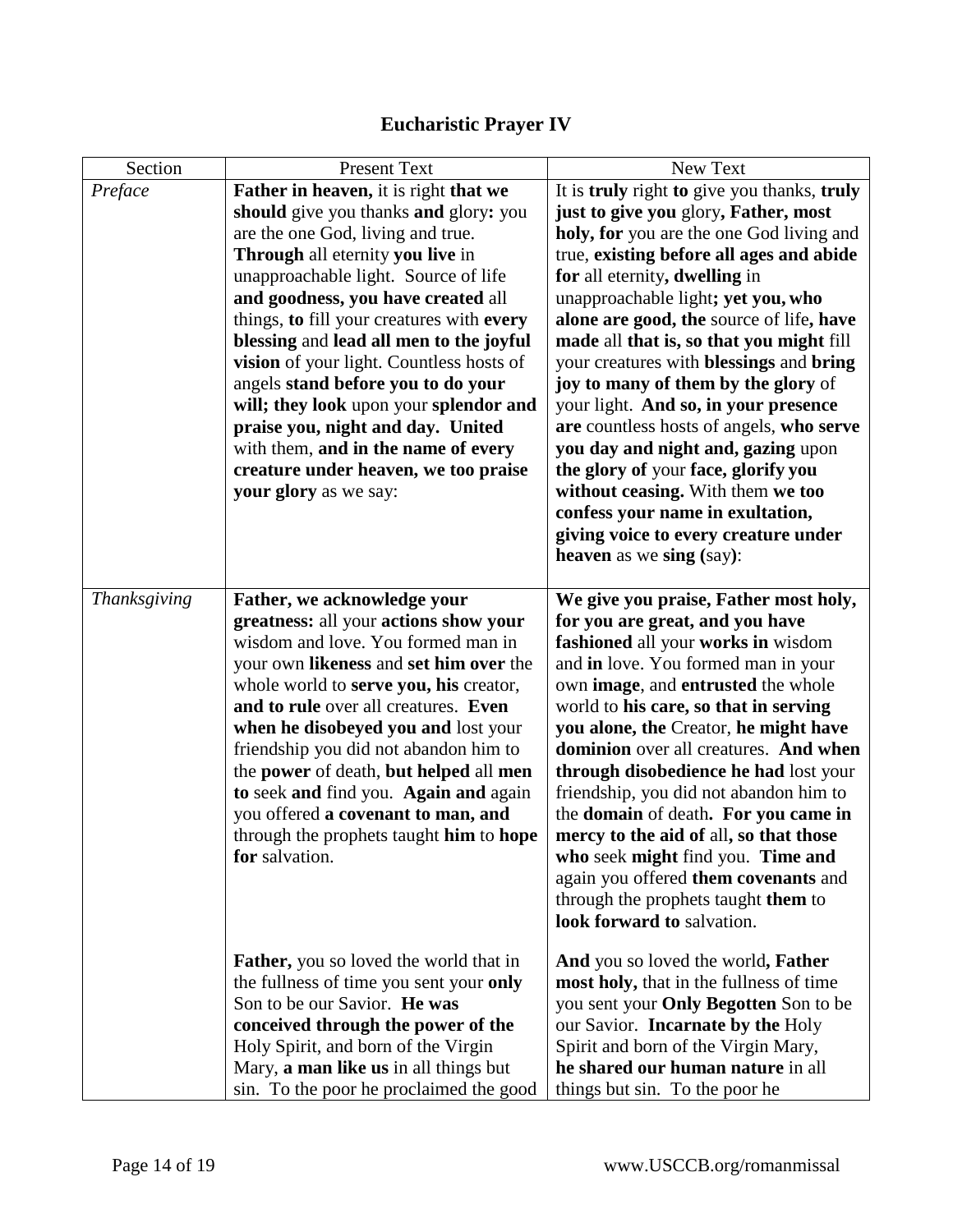|                                 | news of salvation, to prisoners, freedom,<br>and to those in sorrow, joy. In<br>fulfillment of your will he gave himself<br>up to death; but by rising from the dead,<br>he destroyed death and restored life.<br>And that we might live no longer for<br>ourselves but for him, he sent the Holy<br>Spirit from you, Father, as his first gift<br>to those who believe, to complete his<br>work on earth and bring us the<br>fullness of grace. | proclaimed the good news of salvation,<br>to prisoners, freedom, and to the<br>sorrowful of heart, joy. To<br>accomplish your plan, he gave himself<br>up to death, and, rising from the dead,<br>he destroyed death and restored life.<br>And that we might live no longer for<br>ourselves but for him who died and<br>rose for us, he sent the Holy Spirit from<br>you, Father, as the first fruits for those<br>who believe, so that, bringing to<br>perfection his work in the world, he<br>might sanctify creation to the full. |
|---------------------------------|--------------------------------------------------------------------------------------------------------------------------------------------------------------------------------------------------------------------------------------------------------------------------------------------------------------------------------------------------------------------------------------------------------------------------------------------------|---------------------------------------------------------------------------------------------------------------------------------------------------------------------------------------------------------------------------------------------------------------------------------------------------------------------------------------------------------------------------------------------------------------------------------------------------------------------------------------------------------------------------------------|
| Epiclesis                       | Father, may this Holy Spirit sanctify<br>these offerings. Let them become the<br>body <b>H</b> and blood of <b>Jesus Christ our</b><br>Lord as we celebrate the great mystery<br>which he left us as an everlasting<br>covenant.                                                                                                                                                                                                                 | Therefore, O Lord, we pray, may this<br>same Holy Spirit graciously sanctify<br>these gifts, that they may become the<br>Body <sup>\$</sup> and Blood of our Lord Jesus<br>Christ for the celebration of this great<br>mystery, which he himself left us as an<br>eternal covenant.                                                                                                                                                                                                                                                   |
| <b>Institution</b><br>Narrative | He always loved those who were his<br>own in the world. When the time<br>came for him to be glorified by you, his<br>heavenly Father, he showed the depth<br>of his love.                                                                                                                                                                                                                                                                        | For when the hour had come for him to<br>be glorified by you, Father most holy,<br>having loved his own who were in the<br>world, he loved them to the end:                                                                                                                                                                                                                                                                                                                                                                           |
|                                 | While they were at supper, he took<br>bread, said the blessing, broke the<br><b>bread</b> , and gave it to his disciples,<br>saying:                                                                                                                                                                                                                                                                                                             | and while they were at supper, he took<br>bread, blessed and broke it, and gave it<br>to his disciples, saying,                                                                                                                                                                                                                                                                                                                                                                                                                       |
|                                 | TAKE THIS, ALL OF YOU, AND EAT IT:<br>THIS IS MY BODY WHICH WILL BE GIVEN<br>UP FOR YOU.                                                                                                                                                                                                                                                                                                                                                         | TAKE THIS, ALL OF YOU, AND EAT OF IT:<br>FOR THIS IS MY BODY WHICH WILL BE<br>GIVEN UP FOR YOU.                                                                                                                                                                                                                                                                                                                                                                                                                                       |
|                                 | In the same way, he took the cup, filled<br>with <b>wine.</b> He gave you thanks, and<br>giving the cup to his disciples, said:                                                                                                                                                                                                                                                                                                                  | In a similar way, taking the chalice<br>filled with the fruit of the vine, he gave<br>thanks, and gave the chalice to his<br>disciples, saying:                                                                                                                                                                                                                                                                                                                                                                                       |
|                                 | TAKE THIS, ALL OF YOU, AND DRINK<br>FROM IT: THIS IS THE CUP OF MY BLOOD,<br>THE BLOOD OF THE NEW AND<br>EVERLASTING COVENANT. IT WILL BE<br>SHED FOR YOU AND FOR ALL SO THAT                                                                                                                                                                                                                                                                    | TAKE THIS, ALL OF YOU, AND DRINK<br>FROM IT: FOR THIS IS THE CHALICE OF<br>MY BLOOD, THE BLOOD OF THE NEW AND<br>ETERNAL COVENANT; WHICH WILL BE<br>POURED OUT FOR YOU AND FOR MANY                                                                                                                                                                                                                                                                                                                                                   |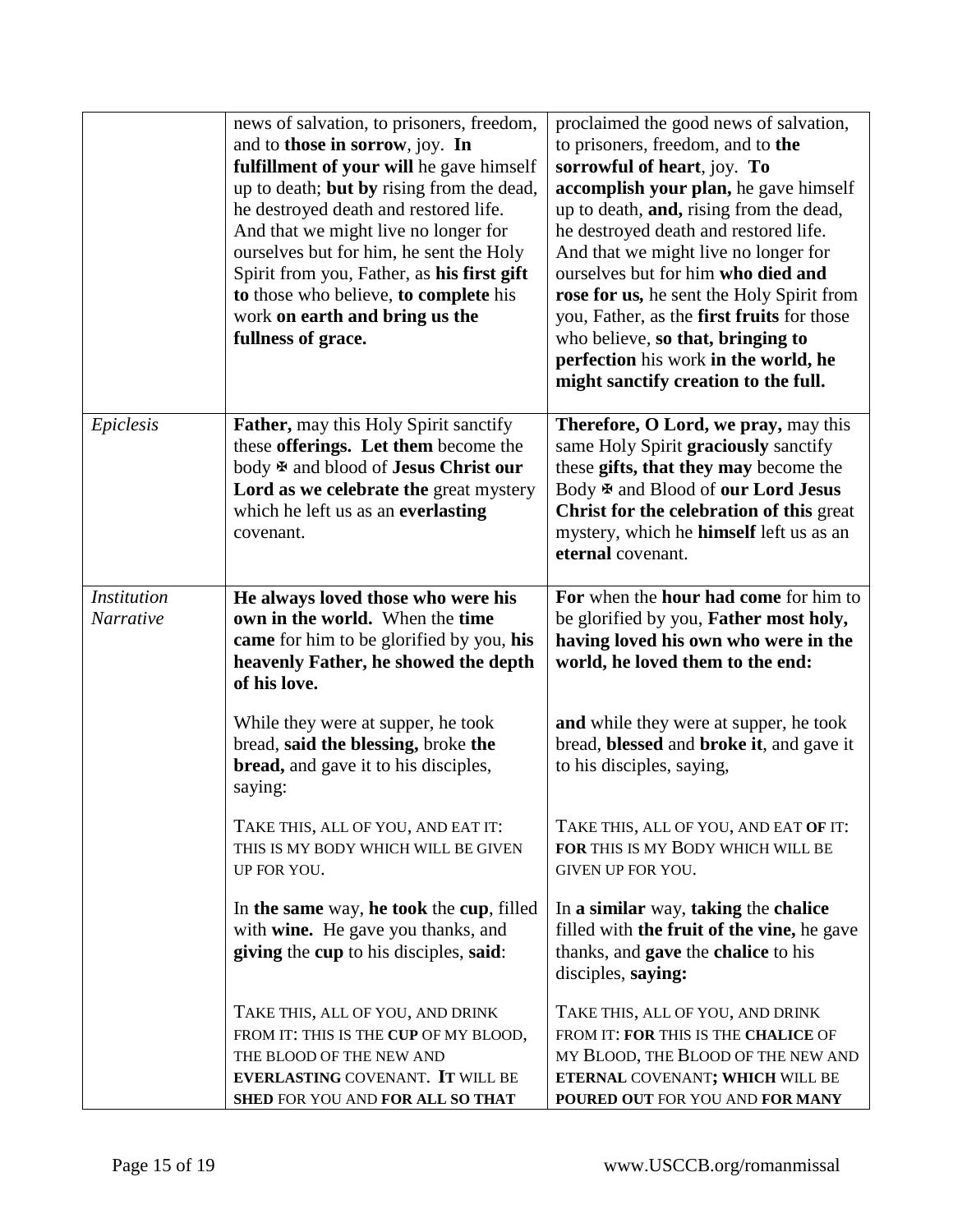|                      | SINS MAY BE FORGIVEN. DO THIS IN                                                                                                                                                                                                                                                                                                                                                                                                                                                                                         | FOR THE FORGIVENESS OF SINS. DO                                                                                                                                                                                                                                                                                                                                                                                                                                                                                                                 |
|----------------------|--------------------------------------------------------------------------------------------------------------------------------------------------------------------------------------------------------------------------------------------------------------------------------------------------------------------------------------------------------------------------------------------------------------------------------------------------------------------------------------------------------------------------|-------------------------------------------------------------------------------------------------------------------------------------------------------------------------------------------------------------------------------------------------------------------------------------------------------------------------------------------------------------------------------------------------------------------------------------------------------------------------------------------------------------------------------------------------|
|                      | MEMORY OF ME.                                                                                                                                                                                                                                                                                                                                                                                                                                                                                                            | THIS IN MEMORY OF ME.                                                                                                                                                                                                                                                                                                                                                                                                                                                                                                                           |
| Anamnesis            | Father, we now celebrate this memorial<br>of our redemption. We recall Christ's<br>death, his descent among the dead, his<br>resurrection, and his ascension to your<br>right hand; and, looking forward to his<br>coming in glory, we offer you his body<br>and blood, the acceptable sacrifice<br>which brings salvation to the whole<br>world.                                                                                                                                                                        | Therefore, O Lord, as we now<br>celebrate the memorial of our<br>redemption, we remember Christ's<br>death and his descent to the realm of<br>the dead, we proclaim his Resurrection<br>and his Ascension to your right hand;<br>and as we await his coming in glory, we<br>offer you his Body and Blood, the<br>sacrifice acceptable to you which<br>brings salvation to the whole world.                                                                                                                                                      |
| Epiclesis            | Lord, look upon this sacrifice which<br>you have given to your Church; and by<br>your Holy Spirit, gather all who share<br>this one bread and one cup into the one<br>body of Christ, a living sacrifice of<br>praise.                                                                                                                                                                                                                                                                                                   | Look, O Lord, upon the Sacrifice<br>which you yourself have provided for<br>your Church and grant in your loving<br>kindness to all who partake of this one<br>Bread and one Chalice that, gathered<br>into one body by the Holy Spirit, they<br>may truly become a living sacrifice in<br>Christ to the praise of your glory.                                                                                                                                                                                                                  |
| <b>Intercessions</b> | Lord, remember those for whom we<br>offer this sacrifice, especially N. our<br>Pope, N., our bishop, and bishops and<br>clergy everywhere. Remember those<br>who take part in this offering, those<br>here present and all your people, and<br>all who seek you with a sincere heart.                                                                                                                                                                                                                                    | Therefore, Lord, remember now all for<br>whom we make this offering:<br>especially your servant, N. our Pope,<br>N. our Bishop and the whole Order of<br>Bishops, all the clergy, those who make<br>this offering, those gathered here<br>before you, your entire people, and all<br>who seek you with a sincere heart.                                                                                                                                                                                                                         |
|                      | Remember those who have died in the<br>peace of Christ and all the dead whose<br>faith is known to you alone. Father, in<br>your mercy grant also to us, your<br>children, to enter into our heavenly<br>inheritance in the company of the<br>Virgin Mary, the Mother of God, and<br>your apostles and saints. Then, in your<br>kingdom, freed from the corruption of<br>sin and death, we shall sing your glory<br>with every creature through Christ our<br>Lord, through whom you give us<br>everything that is good. | Remember also those who have died in<br>the peace of your Christ and all the<br>dead, whose faith you alone have<br>known. To all of us, your children,<br>grant, O merciful Father, that we may<br>enter into a heavenly inheritance with<br>the blessed Virgin Mary, Mother of<br>God, and with your Apostles and Saints<br>in your kingdom. There, with the<br>whole of creation, freed from the<br>corruption of sin and death, may we<br>glorify you through Christ our Lord,<br>through whom you bestow on the<br>world all that is good. |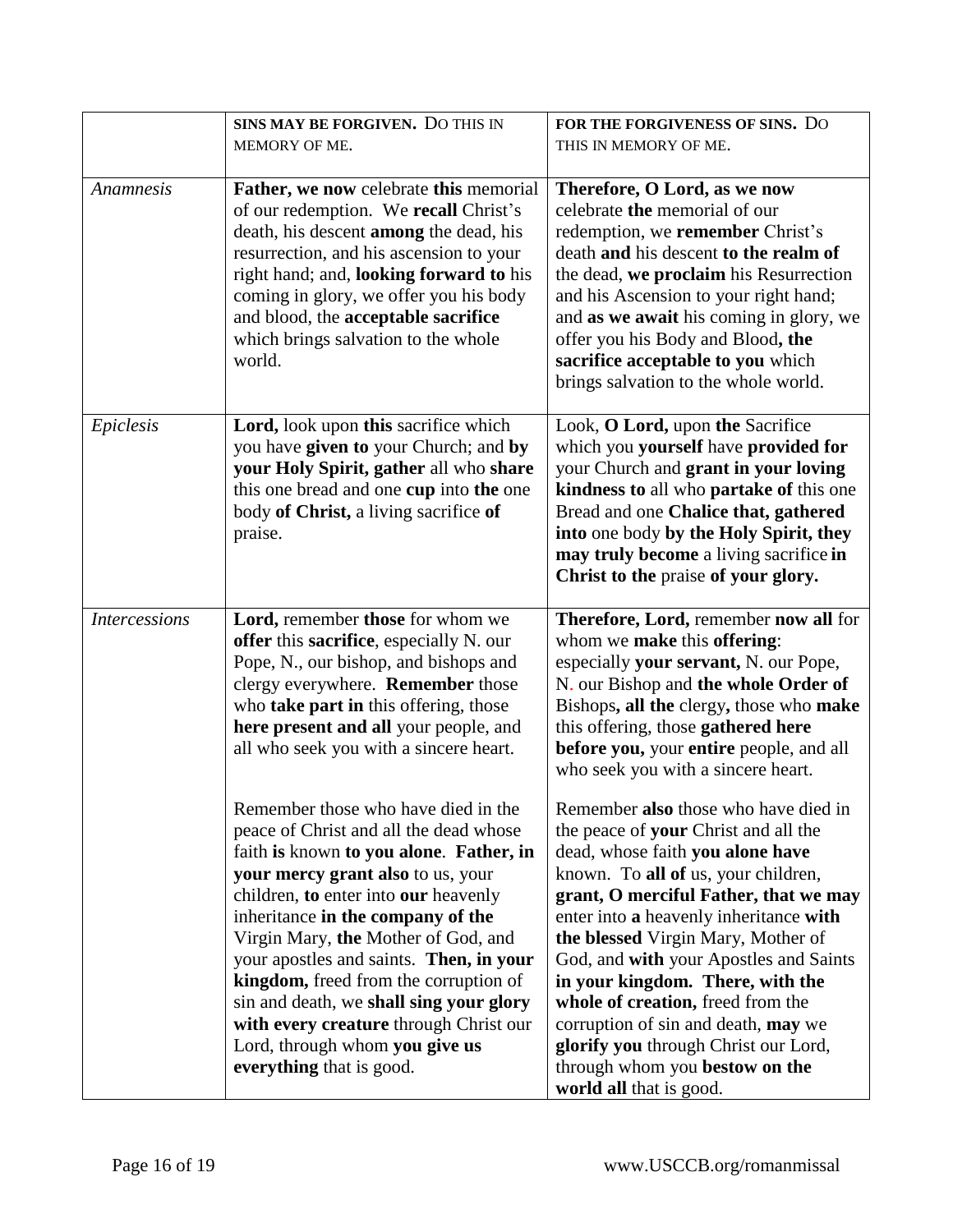# **Introduction to the Lord's Prayer**

| <b>Present Text</b>            | New Text                      |
|--------------------------------|-------------------------------|
| Let us pray with confidence to | At the Savior's command and   |
| the Father in the words our    | formed by divine teaching, we |
| Savior gave us.                | dare to say:                  |

#### **Embolism**

| <b>Present Text</b>                          | New Text                        |
|----------------------------------------------|---------------------------------|
| Deliver us, Lord, from every                 | Deliver us, Lord, we pray, from |
| evil, and grant <b>us</b> peace in our       | every evil, graciously grant    |
| day. In your mercy keep us                   | peace in our days, that, by the |
| free from sin and <b>protect us</b>          | help of your mercy, we may be   |
| from all <b>anxiety</b> as we <b>wait in</b> | always free from sin and safe   |
| joyful hope for the coming of                | from all distress, as we await  |
| our Savior, Jesus Christ.                    | the blessed hope, and the       |
|                                              | coming of our Savior Jesus      |
|                                              | Christ.                         |

## **Prayer for Peace**

| <b>Present Text</b>              | New Text                          |
|----------------------------------|-----------------------------------|
| Lord Jesus Christ, you said to   | Lord Jesus Christ, who said to    |
| your apostles: I leave you       | your Apostles, Peace I leave      |
| peace, my peace I give you.      | you, my peace I give you, look    |
| Look not on our sins, but on the | not on our sins, but on the faith |
| faith of your Church, and grant  | of your Church, and graciously    |
| us the peace and unity of your   | grant her peace and unity         |
| kingdom, where you live for      | in accordance with your will.     |
| ever and ever.                   | Who live and reign for ever and   |
|                                  | ever.                             |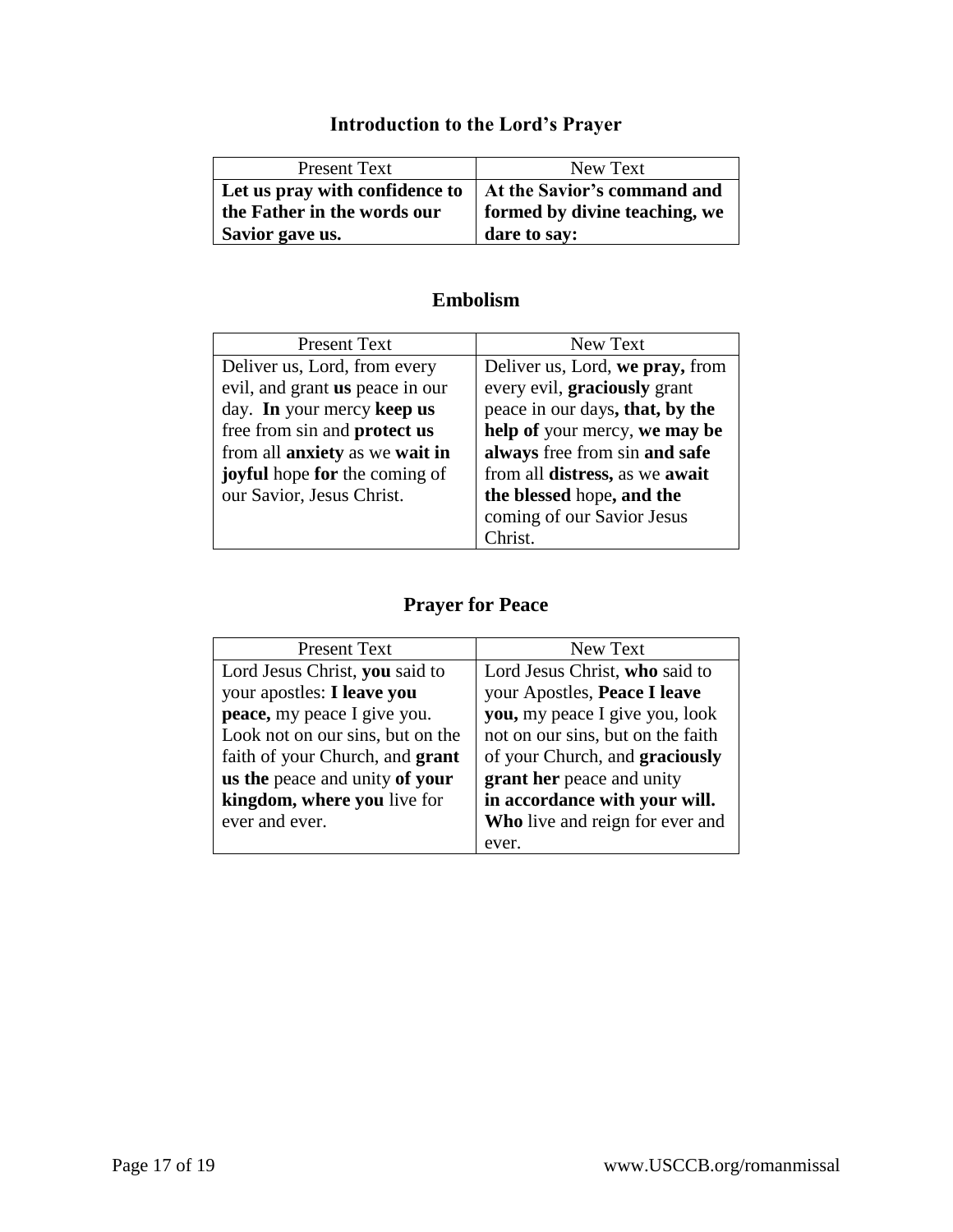# **Private Preparation of the Priest**

| <b>Present Text</b>                      | New Text                               |
|------------------------------------------|----------------------------------------|
| Lord Jesus Christ, Son of the            | Lord Jesus Christ, Son of the          |
| living God, by the will of the           | living God, who by the will of         |
| Father and the work of the Holy          | the Father and the work of the         |
| Spirit your death <b>brought</b> life to | Holy Spirit, through your death        |
| the world. By your holy body             | <b>gave</b> life to the world; free me |
| and blood free me from all my            | by this your most holy Body            |
| sins, and from every evil. Keep          | and Blood from all my sins and         |
| me faithful to your <b>teaching</b> ,    | from every evil; keep me               |
| and never let me be parted from          | always faithful to your                |
| you.                                     | commandments, and never let            |
|                                          | me be parted from you.                 |
|                                          |                                        |
| Or:                                      | Or:                                    |
| Lord Jesus Christ, with faith            | May the receiving of your              |
| in your love and mercy I eat             | <b>Body and Blood, Lord Jesus</b>      |
| your body and drink your                 | Christ, not bring me to                |
| blood. Let it not bring me               | judgment and condemnation,             |
| condemnation, but health in              | but through your loving mercy          |
| mind and body.                           | be for me protection in mind           |
|                                          | and body, and a healing                |
|                                          | remedy.                                |

### *Ecce Agnus Dei*

| <b>Present Text</b>                   | New Text                              |
|---------------------------------------|---------------------------------------|
| This is the Lamb of God who           | <b>Behold</b> the Lamb of God,        |
| takes away the sins of the world.     | behold him who takes away the         |
| <b>Happy</b> are those who are called | sins of the world. <b>Blessed</b> are |
| to his supper.                        | those called to the supper of the     |
|                                       | Lamb.                                 |

#### **Priest's Communion**

| <b>Present Text</b>                  | New Text                       |
|--------------------------------------|--------------------------------|
| May the body of Christ <b>bring</b>  | May the Body of Christ         |
| me to everlasting life.              | keep me safe for eternal life. |
| May the blood of Christ <b>bring</b> | May the Blood of Christ        |
| me to everlasting life.              | keep me safe for eternal life. |